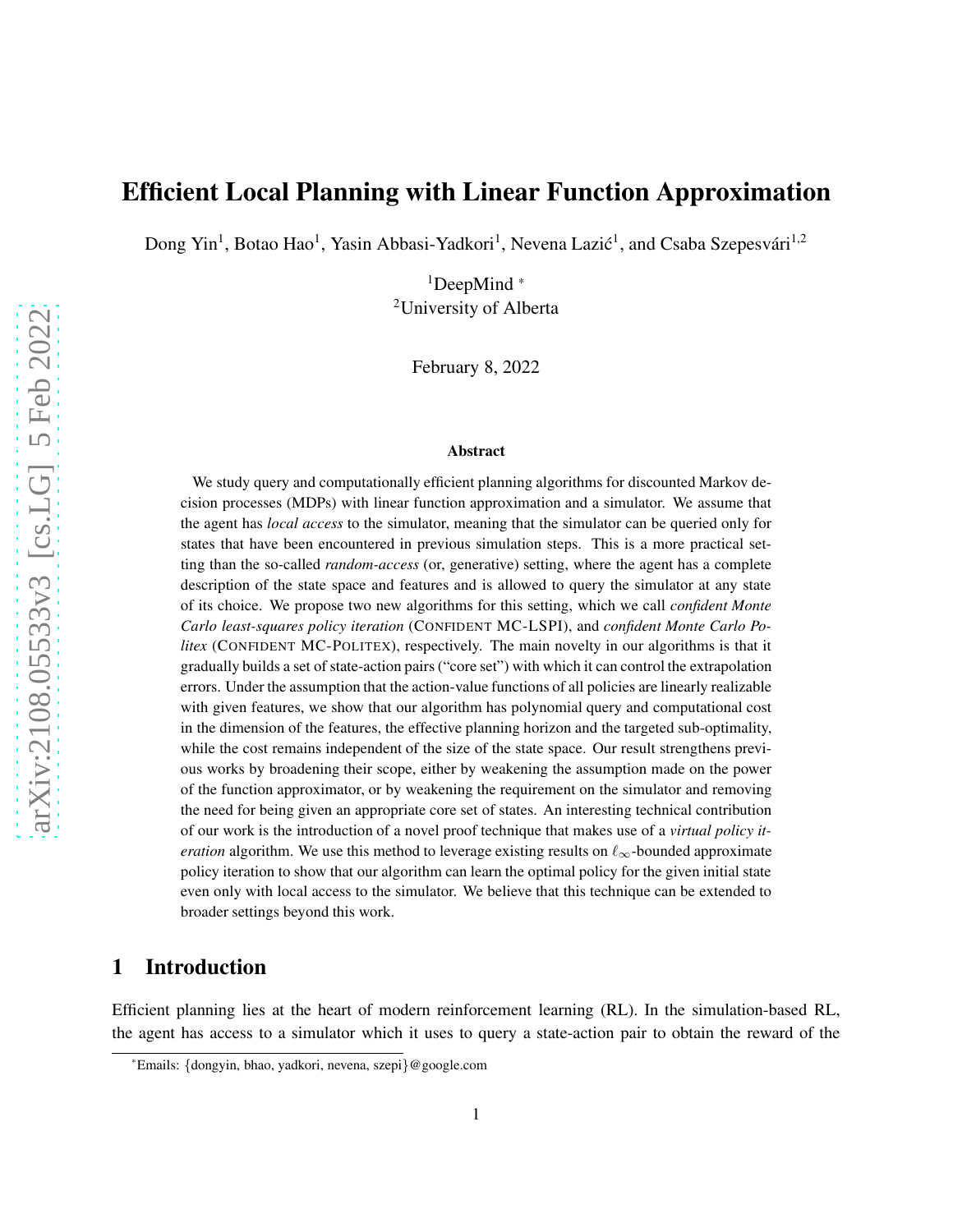queried pair and the next state. When planning with large state spaces in the presence of features, the agent can also compute the feature vector associated with a state or a state-action pair. Planning efficiency is measured in two ways: using *query cost*, the number of calls to the simulator, and using *computation cost*, the total number of logical and arithmetic operations that the agent uses. In Markov decision processes (MDPs) with a large state space, we call a planning algorithm *query-efficient* (*computationally-efficient*) if its query (respectively, computational) cost is independent of the size of the state space and polynomial in other parameters of the problem such as the dimension of the feature space, the effective planning horizon, the number of actions and the targeted sub-optimality.

Prior works on planning in MDPs often assume that the agent has access to a *generative model* which allows the agent to query the simulator with any *arbitrary* state-action pair [\[Kakade](#page-13-0), [2003](#page-13-0), [Sidford et al.](#page-14-0), [2018,](#page-14-0) [Yang and Wang,](#page-14-1) [2019](#page-14-1), [Lattimore et al.](#page-13-1), [2020](#page-13-1)]. In what follows, we will call this the *random access* model. The random access model is often difficult to support. To illustrate this, consider a problem where the goal is to move the joints of a robot arm so that it moves objects around. The simulation state in this scenario is then completely described by the position, orientation and associated velocities of the various rigid objects involved. To access a state, a planner can then try to choose some values for each of the variables involved. Unfortunately, given only box constraints on the variable values (as is typically the case), a generic planner will often choose value combinations that are invalid based on physics, for example with objects penetrating each other in space. This problem is not specific to robotic applications but also arises in MDPs corresponding to combinatorial search, just to mention a second example.

To address this challenge, we replace the random access model with a *local access* model, where the only states at which the agent can query the simulator are the initial states provided to the agent, or states returned in response to previously issued queries. This access model can be implemented with any simulator that supports resetting its internal state to a previously stored such state. This type of checkpointing is widely supported, and if a simulator does not support it, there are general techniques that can be applied to achieve this functionality. As such, this access model significantly expands the scope of planners.

### <span id="page-1-0"></span>Definition 1.1 (Local access to the simulator). *We say the agent has local access to the simulator if the agent is allowed to query the simulator with a state that the agent has previously seen paired with an arbitrary action.*

Our work relies on linear function approximation. Very recently, [Weisz et al.](#page-14-2) [\[2021b](#page-14-2)] showed that linear realizability assumption of the optimal state-action value function  $(Q^*$ -realizability) alone is not sufficient to develop a query-efficient planner. In this paper, we assume linear realizability of all policies ( $Q_{\pi}$ -realizability). We discuss several drawbacks of previous works [\[Lattimore et al.](#page-13-1), [2020](#page-13-1), [Du et al.](#page-13-2), [2020\]](#page-13-2) under the same realizability assumption. First, these works require the knowledge of the features of all state-action pairs; otherwise, the agent has to spend  $\mathcal{O}(|\mathcal{S}||\mathcal{A}|)$  query cost to extract the features of all possible state-action pairs, where  $|\mathcal{S}|$  and  $|\mathcal{A}|$  are the sizes of the state space and action space, respectively. Second, these algorithms require the computation of either an approximation of the global optimal design [\[Lattimore et al.,](#page-13-1) [2020](#page-13-1)] or a barycentric spanner [\[Du et al.](#page-13-2), [2020](#page-13-2)] of the matrix of all features. Although there exists algorithms to approximate the optimal design [\[Todd](#page-14-3), [2016](#page-14-3)] or barycentric spanner [\[Awerbuch and Kleinberg](#page-12-0), [2008\]](#page-12-0), the computational complexities for these algorithms are polynomial in the total number of all possible feature vectors, i.e.,  $|S||A|$ , which is impractical for large MDPs.

We summarize our contributions as follows: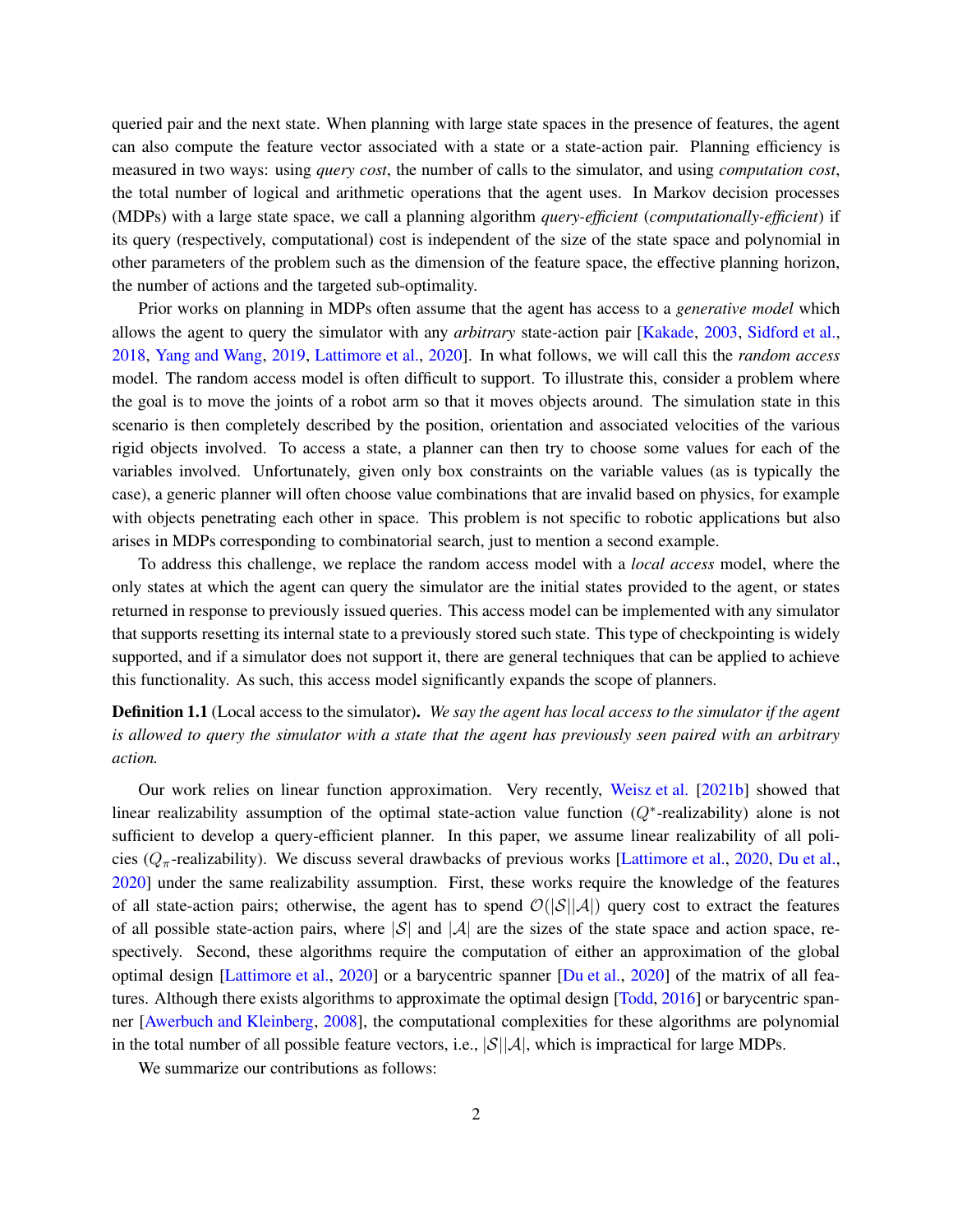- With local access to the simulator, we propose two policy optimization algorithms—*confident Monte Carlo least-squares policy iteration* (CONFIDENT MC-LSPI), and its regularized (see e.g. [Even-Dar et al.](#page-13-3) [\[2009](#page-13-3)], [Abbasi-Yadkori et al.](#page-12-1) [\[2019](#page-12-1)]) version *confident Monte Carlo Politex* (CONFIDENT MC-POLITEX). Both of our algorithms maintain a *core set* of state-action pairs and run Monte Carlo rollouts from these pairs using the simulator. The algorithms then use the rollout results to estimate the Q-function values and then apply policy improvement. During each rollout procedure, whenever the algorithm observes a state-action pair that it is less confident about (with large uncertainty), the algorithm adds this pair to the core set and restarts. Compared to several prior works that use additive bonus [\[Jin et al.](#page-13-4), [2020](#page-13-4), [Cai et al.](#page-12-2), [2020](#page-12-2)], our algorithm design demonstrates that in the local access setting, core-setbased exploration is an effective approach.
- Under the  $Q_{\pi}$ -realizability assumption, we prove that both CONFIDENT MC-LSPI and CONFIDENT MC-POLITEX can learn a  $\kappa$ -optimal policy with query cost of poly $(d, \frac{1}{1-\gamma}, \frac{1}{\kappa})$  $\frac{1}{\kappa}, \log(\frac{1}{\delta}), \log(b))$  and computational costs of  $\text{poly}(d, \frac{1}{1-\gamma}, \frac{1}{\kappa})$  $\frac{1}{\kappa}, |\mathcal{A}|, \log(\frac{1}{\delta}), \log(b)$ , where d is the dimension of the feature of state-action pairs,  $\gamma$  is the discount factor,  $\delta$  is the error probability, and b is the bound on the  $\ell_2$  norm of the linear coefficients for the Q-functions. In the presence of a model misspecification error  $\epsilon$ , we show that CONFIDENT MC-LSPI achieves a final sub-optimality of  $\widetilde{\mathcal{O}}(\frac{\epsilon \sqrt{d}}{(1-\gamma)})$  $\frac{\epsilon \sqrt{d}}{(1-\gamma)^2}$ ), whereas CONFIDENT MC-POLITEX can improve the sub-optimality to  $\widetilde{\mathcal{O}}(\frac{\epsilon\sqrt{d}}{1-\gamma})$  $\frac{\epsilon \vee d}{1-\gamma}$ ) with a higher query cost.
- We develop a novel proof technique that makes use of a *virtual policy iteration* algorithm. We use this method to leverage existing results on approximate policy iteration which assumes that in each iteration, the approximation of the Q-function has a bounded  $\ell_{\infty}$  error [\[Munos,](#page-14-4) [2003](#page-14-4), [Farahmand et al.](#page-13-5), [2010](#page-13-5)] (see Section [5](#page-8-0) for details).

## 2 Related work

Simulators or generative models have been considered in early studies of reinforcement learning [\[Kearns and Singh](#page-13-6), [1999,](#page-13-6) [Kakade](#page-13-0), [2003](#page-13-0)]. Recently, it has been shown empirically that in the local access setting, core-set-based exploration has strong performance in hard-exploration problems [\[Ecoffet et al.](#page-13-7), [2019](#page-13-7)]. In this section, we mostly focus on related theoretical works. We distinguish among *random access*, *local access*, and *online access*.

- Random access means that the agent is given a list of all possible state action pairs and can query any of them to get the reward and a sample of the next state.
- Local access means that the agent can access previously encountered states, which can be implemented with checkpointing. The local access model that we consider in this paper is a more practical version of planning with a simulator.
- Online access means that the simulation state can only be reset to the initial state (or distribution) or moved to a next random state given an action. The online access setting is more restrictive compared to local access, since the agent can only follow the MDP dynamics during the learning process.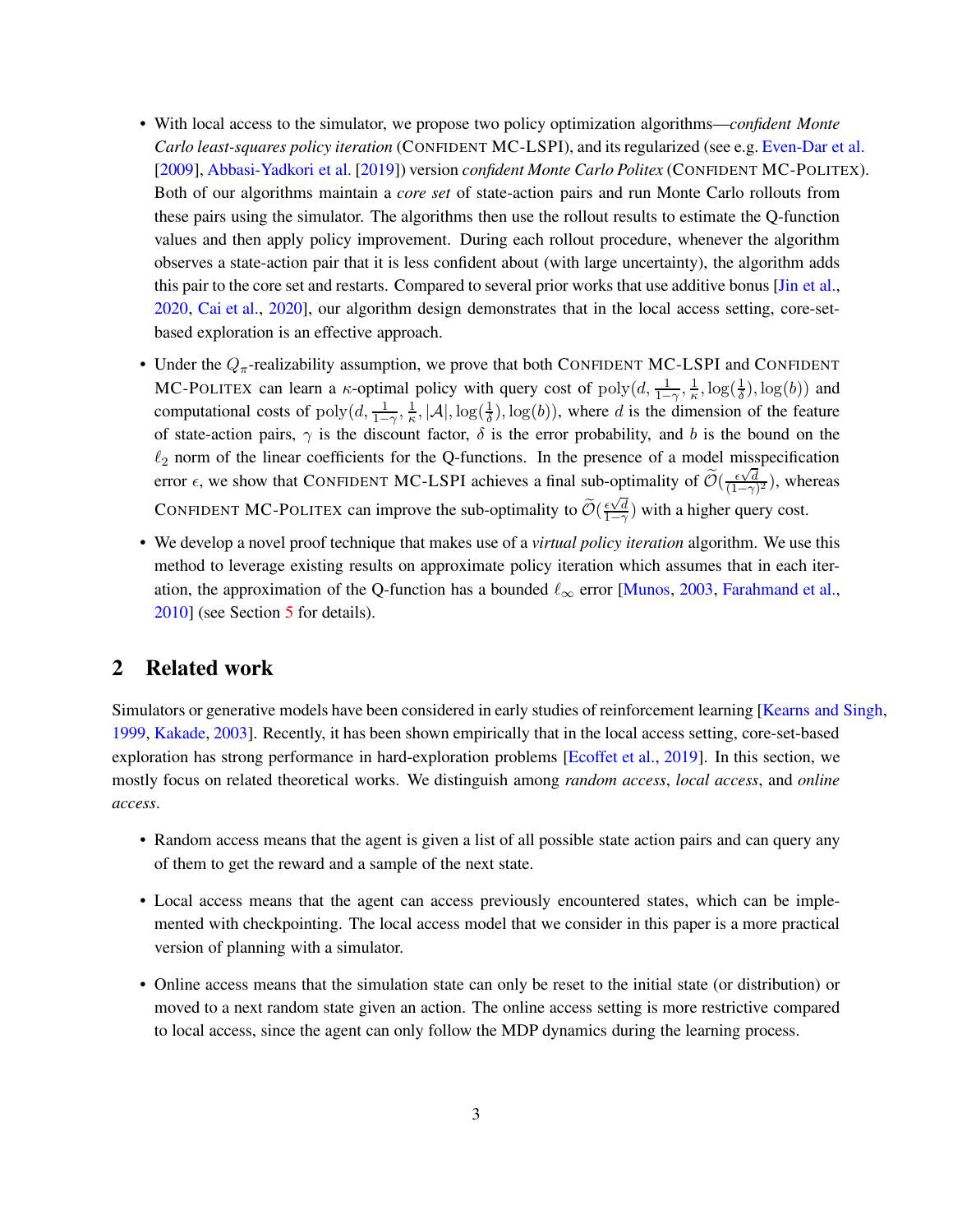We also distinguish between *offline* and *online* planning. In the offline planning problem, the agent only has access to the simulator during the training phase, and once the training is finished, the agent outputs a policy and executes the policy in the environment without access to a simulator. This is the setting that we consider in this paper. On the other hand, in the online planning problem, the agent can use the simulator during both the training and inference phases, meaning that the agent can use the simulator to choose the action when executing the policy. Usually, online RL algorithms with sublinear regret can be converted to an offline planning algorithm under the online access model with standard online-to-batch conversion [\[Cesa-Bianchi et al.](#page-13-8), [2004\]](#page-13-8). While most of the prior works that we discuss in this section are for the offline planning problem, the TENSORPLAN algorithm [\[Weisz et al.,](#page-14-5) [2021a](#page-14-5)] considers online planning.

In terms of notation, some works considers finite-horizon MDPs, in which case we use  $H$  to denote the episode length (similar to the effective planning horizon  $(1 - \gamma)^{-1}$  in infinite-horizon discounted MDPs). Our discussion mainly focuses on the results with linear function approximation. We summarize some of the recent advances on efficient planning in large MDPs in Table [1.](#page-3-0)

<span id="page-3-0"></span>Table 1: Recent advances on RL algorithms with linear function approximation under different assumptions. Positive results mean query cost depends only polynomially on the relative parameter while negative results refer an exponential lower bound on the query complexity. CE stands for computational efficiency and "no" for CE means no computational efficient algorithm is provided.

†: The algorithms in these works are not query or computationally efficient unless the agent is provided with an approximate optimal design [\[Lattimore et al.](#page-13-1), [2020](#page-13-1)] or barycentric spanner [\[Du et al.,](#page-13-2) [2020](#page-13-2)] or "core states" [Shariff and Szepesvári, [2020](#page-14-6)] for free.

| 1: Weisz et al. [2021a] consider the online planning problem whereas other works in this table consider (or |  |  |
|-------------------------------------------------------------------------------------------------------------|--|--|
| can be converted to) the offline planning problem.                                                          |  |  |

| <b>Positive Results</b>                   | Assumption                                                |                | Access Model  |
|-------------------------------------------|-----------------------------------------------------------|----------------|---------------|
| Yang and Wang [2019]                      | linear MDP                                                |                | random access |
| Lattimore et al. [2020], Du et al. [2020] | $Q_{\pi}$ -realizability                                  |                | random access |
| Shariff and Szepesvári [2020]             | $V^*$ -realizability                                      |                | random access |
| This work                                 | $Q_{\pi}$ -realizability                                  | yes            | local access  |
| Weisz et al. $[2021a]$ $\ddagger$         | $V^*$ -realizability, $\mathcal{O}(1)$ actions            | no             | local access  |
| Li et al. [2021]                          | $Q^*$ -realizability, constant gap                        | yes            | local access  |
| <b>Jiang et al.</b> [2017]                | low Bellman rank                                          | n <sub>0</sub> | online access |
| Zanette et al. [2020]                     | low inherent Bellman error                                | no             | online access |
| Du et al. [2021]                          | bilinear class                                            | no             | online access |
| Lazic et al. [2021], Wei et al. [2021]    | $Q_{\pi}$ -realizability, feature excitation              | yes            | online access |
| Jin et al. [2020], Agarwal et al. [2020a] | linear MDP                                                | yes            | online access |
| Zhou et al. [2020], Cai et al. [2020]     | linear mixture MDP                                        | $\gamma$       | online access |
| <b>Negative Results</b>                   | Assumption                                                | <b>CE</b>      | Access Model  |
| Du et al. [2020]                          | $Q_{\pi}$ -realizability, $\epsilon = \Omega(\sqrt{H/d})$ | N/A            | random access |
| Weisz et al. $[2021b]$                    | $Q^*$ -realizability, $\exp(d)$ actions                   | N/A            | random access |
| Wang et al. [2021]                        | $Q^*$ -realizability, constant gap                        | N/A            | online access |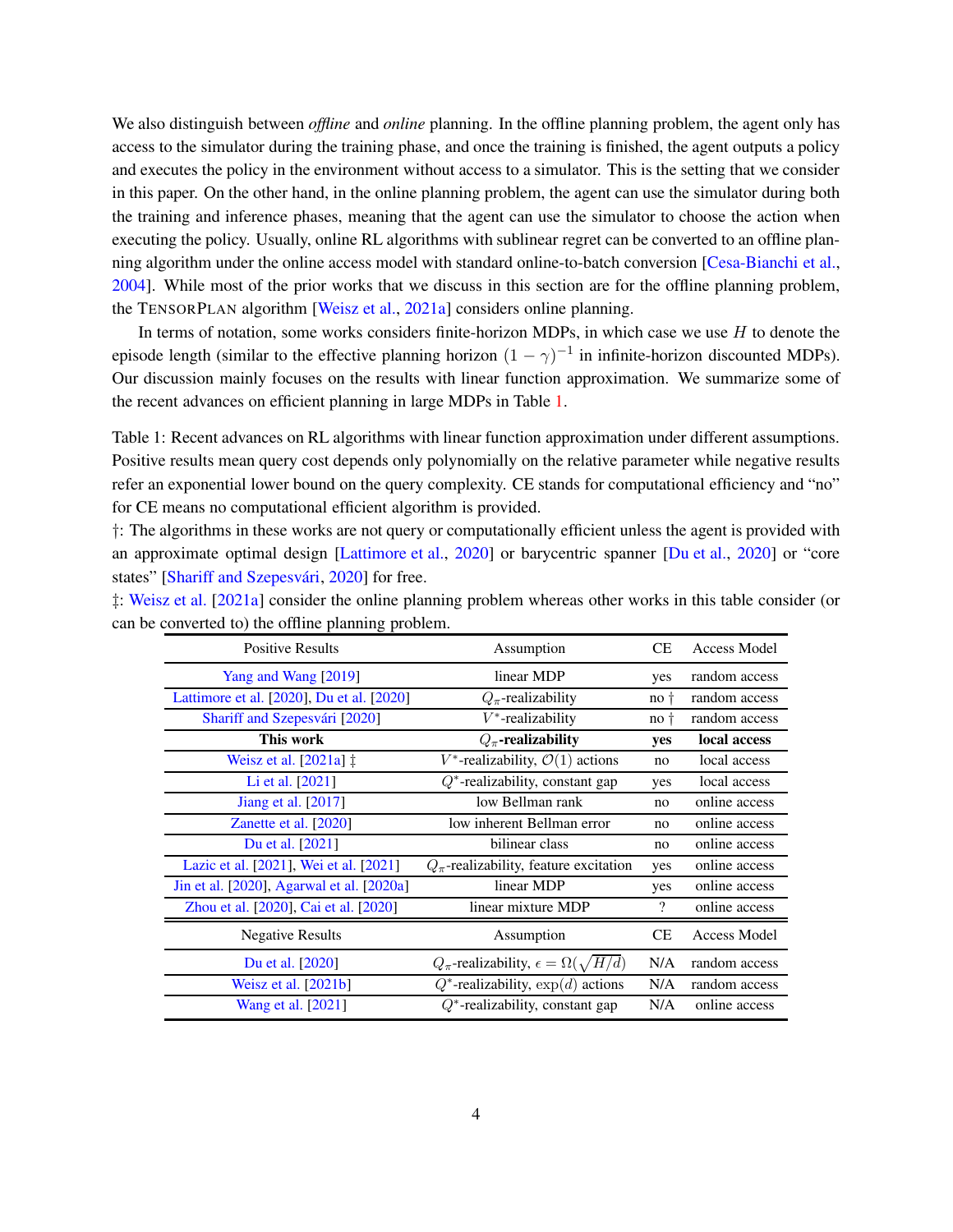Random access Theoretical guarantees for the random access model have been obtained for the tab-ular setting [\[Sidford et al.,](#page-14-0) [2018](#page-14-0), [Agarwal et al.,](#page-12-4) [2020b,](#page-12-4) [Li et al.](#page-13-12), [2020](#page-13-12), [Azar et al.](#page-12-5), [2013\]](#page-12-5). As for linear function approximation, different assumptions have been made for theoretical analysis. Under the linear MDP assumption, [Yang and Wang](#page-14-1) [\[2019\]](#page-14-1) derived an optimal  $\mathcal{O}(d\kappa^{-2}(1-\gamma)^{-3})$  query complexity bound by a variance-reduction Q-learning type algorithm. Under the  $Q_{\pi}$ -realizability of all determinstic policies (a strictly weaker assumption than linear MDP [\[Zanette et al.](#page-15-0), [2020](#page-15-0)]), [Du et al.](#page-13-2) [\[2020](#page-13-2)] showed a negative result for the settings with model misspecification error  $\epsilon = \Omega(\sqrt{H/d})$  (see also [Van Roy and Dong](#page-14-10) [\[2019](#page-14-10)], [Lattimore et al.](#page-13-1) [\[2020](#page-13-1)]). When  $\epsilon = o((1 - \gamma)^2/\sqrt{d})$ , assuming the access to the full feature matrix, [Lattimore et al.](#page-13-1) [\[2020](#page-13-1)] proposed algorithms with polynomial query costs, and [Du et al.](#page-13-2) [\[2020](#page-13-2)] proposed similar algorithm for the exact  $Q_\pi$  realizability setting. Since these works need to find a globally optimal design or barycentric spanner, their computational costs depend polynomially on the size of the state space. Under the  $V^*$ -realizability assumption (i.e., the optimal value function is linear in some feature map), Shariff and Szepesvári [\[2020](#page-14-6)] proposed a planning algorithm assuming the availability of a set of core states but obtaining such core states can still be computationally inefficient. [Zanette et al.](#page-15-2) [\[2019](#page-15-2)] proposed an algorithm that uses a similar concept named anchor points but only provided a greedy heuristic to generate these points. A notable negative result is established in [Weisz et al.](#page-14-2) [\[2021b](#page-14-2)] that shows that with only  $Q^*$ -realizability, any agent requires  $min(exp(\Omega(d)), exp(\Omega(H)))$  queries to learn an optimal policy.

Local access Many prior studies have used simulators in tree-search style algorithms [\[Kearns et al.](#page-13-13), [2002](#page-13-13), [Munos](#page-14-11), [2014](#page-14-11)]. Under this setting, for the online planning problem, recently [Weisz et al.](#page-14-5) [\[2021a](#page-14-5)] established an  $\mathcal{O}((dH/\kappa)^{|\mathcal{A}|})$  query cost bound to learn an  $\kappa$ -optimal policy by the TENSORPLAN algorithm assuming the  $V^*$ -realizability. Whenever the action set is small, TENSORPLAN is query efficient, but its computational efficiency is left as an open problem. Under  $Q^*$ -realizability and constant sub-optimality gap, for the offline planning problem, [Li et al.](#page-14-7) [\[2021](#page-14-7)] proposed an algorithm with  $poly(d, H, \kappa^{-1}, \Delta_{\text{gap}}^{-1})$  query and computational costs.

**Online access** As mentioned, many online RL algorithms can be converted to a policy optimization algorithm under the online access model using online-to-batch conversion. There is a large body of literature on online RL with linear function approximation and here we discuss a non-exhaustive list of prior works. Under the  $Q^*$ -realizability assumption, assuming that the probability transition of the MDP is deterministic, [Wen and Van Roy](#page-14-12) [\[2013](#page-14-12)] proposed a sample and computationally efficient algorithm via the eluder dimension [\[Russo and Van Roy,](#page-14-13) [2013\]](#page-14-13). Assuming the MDP has low Bellman rank, [Jiang et al.](#page-13-9) [\[2017\]](#page-13-9) proposed an algorithm that is sample efficient but computationally inefficient, and similar issues arise in [Zanette et al.](#page-15-0) [\[2020](#page-15-0)] under the low inherent Bellman error assumption. [Du et al.](#page-13-10) [\[2021](#page-13-10)] proposed a more general MDP class named *bilinear class* and provided a sample efficient algorithm, but the computational efficiency is unclear.

Under  $Q_{\pi}$ -realizability, several algorithms, such as POLITEX [\[Abbasi-Yadkori et al.,](#page-12-1) [2019](#page-12-1), [Lazic et al.](#page-13-11), [2021\]](#page-13-11), AAPI [\[Hao et al.](#page-13-14), [2021\]](#page-13-14), and MDP-EXP2 [\[Wei et al.](#page-14-8), [2021\]](#page-14-8) achieved sublinear regret in the infinite horizon average reward setting and are also computationally efficient. However, the corresponding analysis avoids the exploration issue by imposing a *feature excitation* assumption which may not be satisfied in many problems. Under the linear MDP assumption, [Jin et al.](#page-13-4) [\[2020](#page-13-4)] established a  $\mathcal{O}(\sqrt{d^3H^3T})$  regret bound for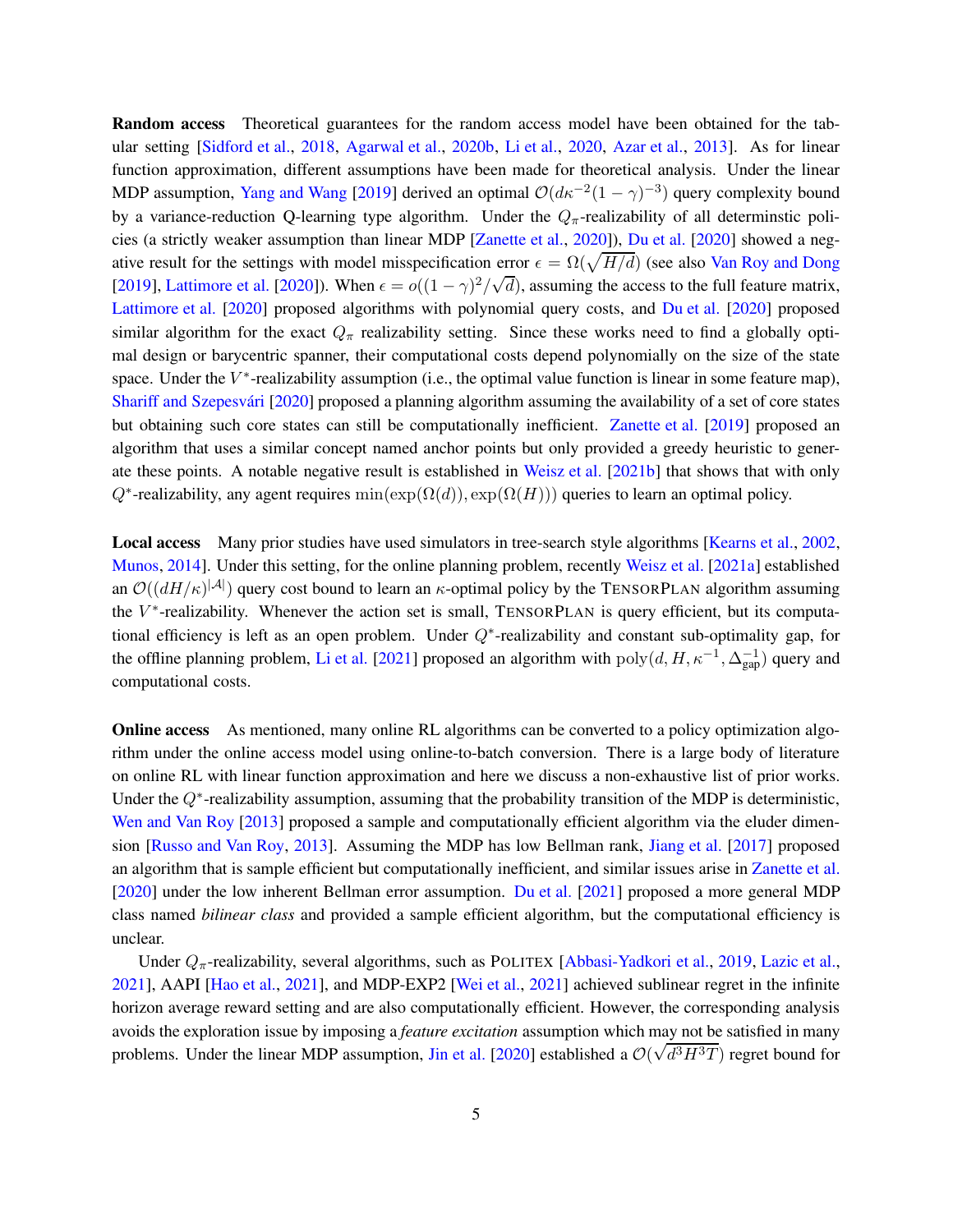an optimistic least-square value iteration algorithm. [Agarwal et al.](#page-12-3) [\[2020a](#page-12-3)] derived a  $poly(d, H, \kappa^{-1})$  sample cost bound for the policy cover-policy gradient algorithm, which can also be applied in the state aggregation setting; the algorithm and sample cost were subsequently improved in [Zanette et al.](#page-15-3) [\[2021](#page-15-3)]. Under the linear mixture MDP assumption [\[Yang and Wang](#page-15-4), [2020,](#page-15-4) [Zhou et al.](#page-15-1), [2020](#page-15-1)], [Cai et al.](#page-12-2) [\[2020](#page-12-2)] proved an  $\mathcal{O}(\sqrt{d^3H^3T})$  regret bound for an optimistic least square policy iteration (LSPI) type algorithm. A notable negative result for the online RL setting by [Wang et al.](#page-14-9) [\[2021](#page-14-9)] shows that an exponentially large number of samples are needed if we only assume  $Q^*$ -realizability and constant sub-optimality gap. Other related works include [Ayoub et al.](#page-12-6) [\[2020](#page-12-6)], [Jin et al.](#page-13-15) [\[2021](#page-13-15)], [Du et al.](#page-13-16) [\[2019](#page-13-16)], [Wang et al.](#page-14-14) [\[2019](#page-14-14)], and references therein.

#### 3 Preliminaries

We use  $\Delta_{\mathcal{S}}$  to denote the set of probability distributions defined on the set S. Consider an infinite-horizon discounted MDP that is specified by a tuple  $(S, \mathcal{A}, r, P, \rho, \gamma)$ , where S is the state space, A is the finite action space,  $r : \mathcal{S} \times \mathcal{A} \to [0, 1]$  is the reward function,  $P : \mathcal{S} \times \mathcal{A} \to \Delta_{\mathcal{S}}$  is the probability transition kernel,  $\rho \in S$  is the initial state, and  $\gamma \in (0,1)$  is the discount factor. For simplicity, in the main sections of this paper, we assume that the initial state  $\rho$  is deterministic and known to the agent. Our algorithm can also be extended to the setting where the initial state is random and the agent is allowed to sample from the initial state distribution. We discuss this extension in Appendix [E.](#page-27-0) Throughout this paper, we write  $[N] := \{1, 2, \ldots, N\}$  for any positive integer N and use  $log(\cdot)$  to denote natural logarithm.

A policy  $\pi : S \to \Delta_A$  is a mapping from a state to a distribution over actions. We only consider stationary policies, i.e., they do not change according to the time step. The value function  $V_\pi(s)$  of a policy is the expected return when we start running the policy  $\pi$  from state s, i.e.,

$$
V_{\pi}(s) = \mathbb{E}_{a_t \sim \pi(\cdot|s_t), s_{t+1} \sim P(\cdot|s_t, a_t)} \left[ \sum_{t=0}^{\infty} \gamma^t r(s_t, a_t) \mid s_0 = s \right],
$$

and the state-action value function  $Q_\pi(s, a)$ , also known as the Q-function, is the expected return following policy  $\pi$  conditioned on  $s_0 = s$ ,  $a_0 = a$ , i.e.,

$$
Q_{\pi}(s, a) = \mathbb{E}_{s_{t+1} \sim P(\cdot | s_t, a_t), a_{t+1} \sim \pi(\cdot | s_{t+1})} \left[ \sum_{t=0}^{\infty} \gamma^t r(s_t, a_t) \mid s_0 = s, a_0 = a \right].
$$

We assume that the agent interacts with a simulator using the local access protocol defined in Definition [1.1,](#page-1-0) i.e, for any state s that the agent has visited and any action  $a \in A$ , the agent can query the simulator and obtain a sample  $s' \sim P(\cdot|s, a)$  and the reward  $r(s, a)$ .

Our general goal is to find a policy that maximizes the expected return starting from the initial state  $\rho$ , i.e.,  $\max_{\pi} V_{\pi}(\rho)$ . We let  $\pi^*$  be the optimal policy,  $V^*(\cdot) := V_{\pi^*}(\cdot)$ , and  $Q^*(\cdot, \cdot) := Q_{\pi^*}(\cdot, \cdot)$ . We also aim to learn a good policy efficiently, i.e., the query and computational costs should not depend on the size of the state space  $S$ , which can be large in many problems.

**Linear function approximation** Let  $\phi : \mathcal{S} \times \mathcal{A} \to \mathbb{R}^d$  be a feature map which assigns to each stateaction pair a d-dimensional feature vector. For any  $(s, a) \in S \times A$ , the agent can obtain  $\phi(s, a)$  with a computational cost of  $poly(d)$ . Here, we emphasize that the computation of the feature vectors does not lead to a query cost. Without loss of generality, we impose the following bounded features assumption.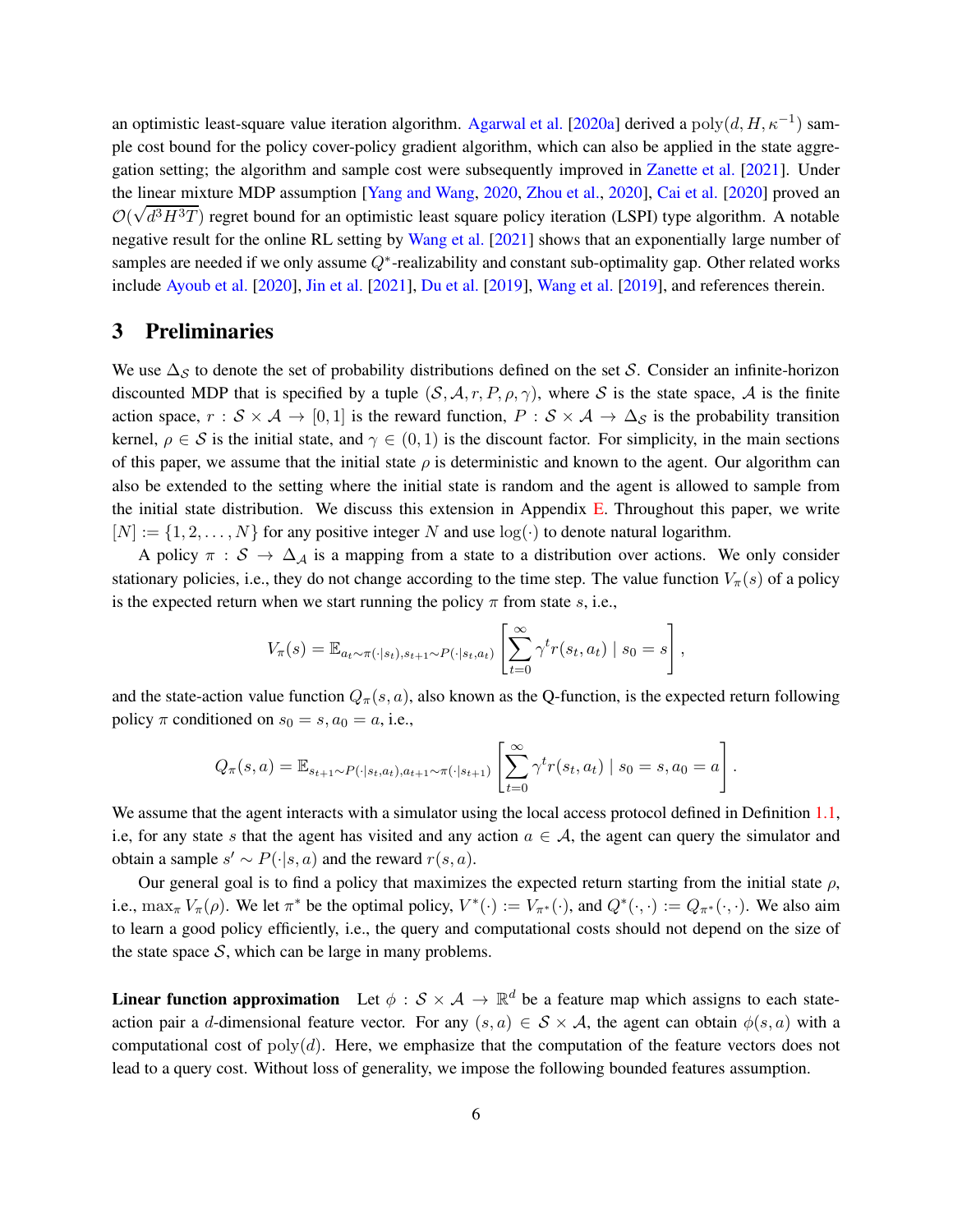<span id="page-6-2"></span>**Assumption 3.1** (Bounded features). We assume that  $\|\phi(s, a)\|_2 \leq 1$  *for all*  $(s, a) \in S \times A$ *.* 

We consider the following two different assumptions on the linear realizability of the O-functions:

<span id="page-6-0"></span>**Assumption 3.2** ( $Q_{\pi}$ -realizability). *There exists*  $b > 0$  *such that for every policy*  $\pi$ *, there exists a weight vector*  $w_{\pi} \in \mathbb{R}^d$ ,  $||w_{\pi}||_2 \leq b$ , that ensures  $Q_{\pi}(s, a) = w_{\pi}^{\top} \phi(s, a)$  for all  $(s, a) \in S \times A$ .

<span id="page-6-1"></span>**Assumption 3.3** (Approximate  $Q_{\pi}$ -realizability). *There exists*  $b > 0$  *and model misspecification error*  $\epsilon > 0$ *such that for every policy*  $\pi$ , there exists a weight vector  $w_{\pi} \in \mathbb{R}^d$ ,  $||w_{\pi}||_2 \leq b$ , that ensures  $|Q_{\pi}(s, a) |w^{\perp}_{\pi}\phi(s,a)| \leq \epsilon$  for all  $(s,a) \in S \times A$ .

# 4 Algorithm

We first introduce some basic concepts used in our algorithms.

**Core set** We use a concept called core set. A core set C is a set of tuples  $z = (s, a, \phi(s, a), q) \in S \times A \times$  $\mathbb{R}^d \times (\mathbb{R} \cup \{\text{none}\})$ . The first three elements in the tuple denote a state, an action, and the feature vector corresponding to the state-action pair, respectively. The last element  $q \in \mathbb{R}$  in the tuple denotes an *estimate* of  $Q_{\pi}(s, a)$  for a policy  $\pi$ . During the algorithm, we may not always have such an estimate, in which case we write  $q =$  none. For a tuple z, we use  $z_s$ ,  $z_a$ ,  $z_\phi$ , and  $z_q$  to denote the s, a,  $\phi$ , and q coordinates of z, respectively. We note that in prior works, the core set usually consists of the state-action pairs and their features [\[Lattimore et al.,](#page-13-1) [2020](#page-14-6), [Du et al.,](#page-13-2) [2020,](#page-13-2) Shariff and Szepesvári, 2020]; whereas in this paper, for the convenience of notation, we also have the target values (Q-function estimates) in the core set elements. We denote by  $\Phi_{\mathcal{C}} \in \mathbb{R}^{|\mathcal{C}| \times d}$  the *feature matrix* of all the elements in C, i.e., each row of  $\Phi_{\mathcal{C}}$  is the feature vector of an element in C. Similarly, we define  $q_c \in \mathbb{R}^{|C|}$  as the vector for the  $Q_\pi$  estimate of all the tuples in C.

Good set It is also useful to introduce a notion of *good set*.

<span id="page-6-3"></span>**Definition 4.1.** *Given*  $\lambda, \tau > 0$ , and feature matrix  $\Phi_C \in \mathbb{R}^{|\mathcal{C}| \times d}$ , the good set  $\mathcal{H} \subset \mathbb{R}^d$  is defined as

$$
\mathcal{H} := \{ \phi \in \mathbb{R}^d : \phi^\top (\Phi_C^\top \Phi_C + \lambda I)^{-1} \phi \leq \tau \}.
$$

Intuitively, the good set is a set of vectors that are well-covered by the rows of  $\Phi_C$ ; in other words, these vectors are not closely aligned with the eigenvectors associated with the small eigenvalues of the covariance matrix of all the features in the core set.

As an overview, our algorithm CONFIDENT MC-LSPI works as follows. First, we initialize the core set using the initial state  $\rho$  paired with all actions. Then, the algorithm runs least-squares policy iteration [\[Munos](#page-14-4), [2003](#page-14-4)] to optimize the policy. This means that in each iteration, we estimate the Q-function value for every state-action pair in  $\mathcal C$  using Monte Carlo rollout with the simulator, and learn a linear function to approximate the Q-function of the rollout policy, and the next policy is chosen to be greedy with respect to this linear function. Our second algorithm CONFIDENT MC-POLITEX works similarly, with the only difference being that instead of using the greedy policy iteration update rule, we use the mirror descent update rule with KL regularization between adjacent rollout policies [\[Even-Dar et al.](#page-13-3), [2009](#page-13-3), [Abbasi-Yadkori et al.](#page-12-1), [2019\]](#page-12-1). Moreover, in both algorithms, whenever we observe a state-action pair whose feature is not in the good set during Monte Carlo rollout, we add the pair to the core set and restart the policy iteration process. We name the rollout subroutine CONFIDENTROLLOUT. We discuss details in the following.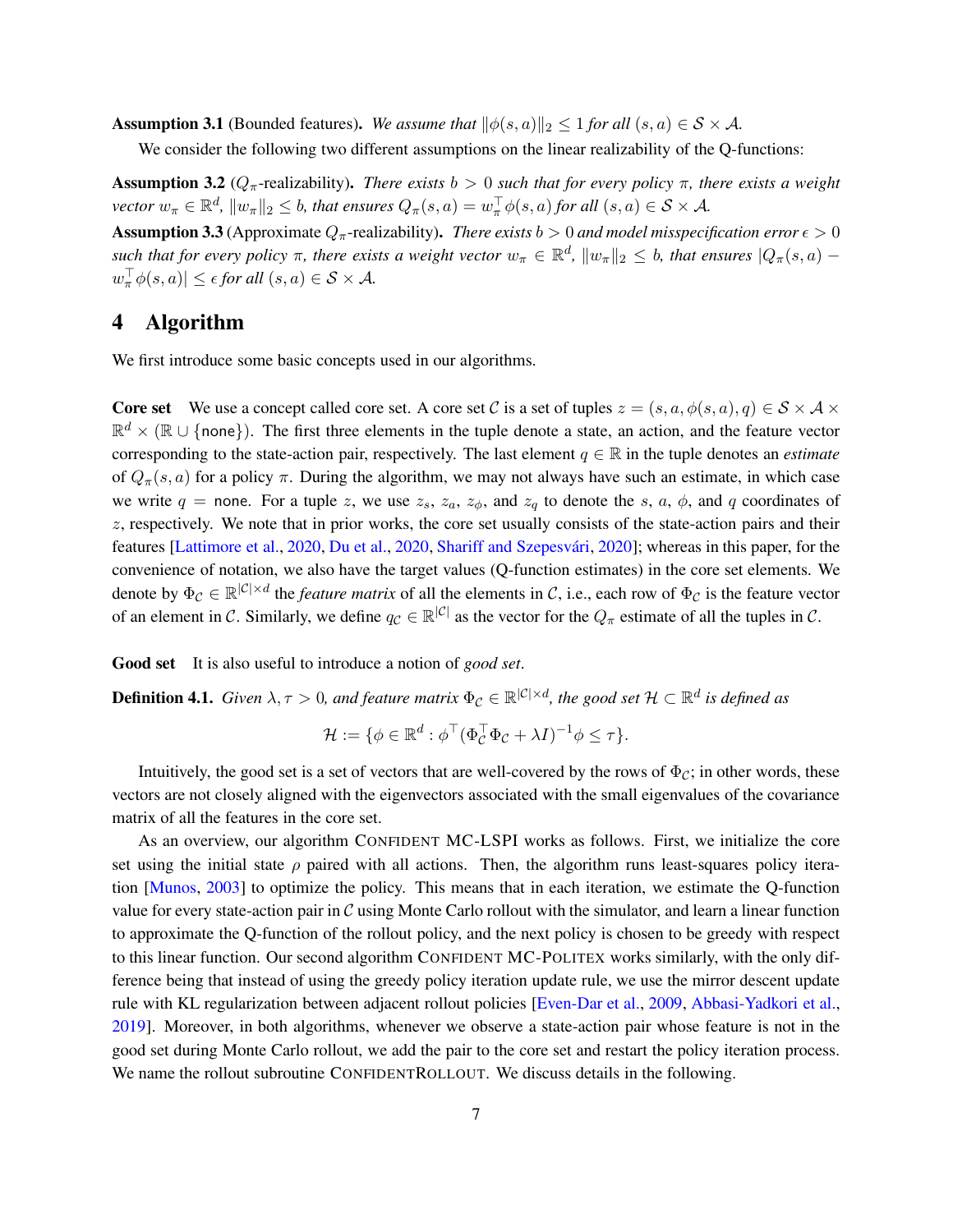#### 4.1 Subroutine: CONFIDENTROLLOUT

We first introduce the CONFIDENTROLLOUT subroutine, whose purpose is to estimate  $Q_{\pi}(s_0, a_0)$  for a given state-action pair ( $s_0, a_0$ ) using Monte Carlo rollouts. During a rollout, for each state s that we encounter and all actions  $a \in \mathcal{A}$ , the subroutine checks whether the feature vector  $\phi(s, a)$  is in the good set. If not, we know that we have discovered a new feature direction, i.e. a direction which is not well aligned with eigenvectors corresponding to the the largest eigenvalues of the covariance matrix of the core features. In this case the subroutine terminates and returns the tuple  $(s, a, \phi(s, a))$ , none) along with the uncertain status. If the algorithm does not discover a new direction, it returns an estimate q of the desired value  $Q_\pi(s_0, a_0)$ and the done status. This subroutine is formally presented in Algorithm [1.](#page-7-0)

#### <span id="page-7-0"></span>Algorithm 1 CONFIDENTROLLOUT

|     | 1: <b>Input:</b> number of rollouts m, length of rollout n, rollout policy $\pi$ , discount $\gamma$ , initial state $s_0$ , initial                        |  |  |  |  |  |
|-----|-------------------------------------------------------------------------------------------------------------------------------------------------------------|--|--|--|--|--|
|     | action $a_0$ , feature matrix $\Phi_c$ , regularization coefficient $\lambda$ , threshold $\tau$ .                                                          |  |  |  |  |  |
|     | 2: for $i = 1, , m$ do                                                                                                                                      |  |  |  |  |  |
| 3:  | $s_{i,0} \leftarrow s_0, a_{i,0} \leftarrow a_0$ , query the simulator, obtain reward $r_{i,0} \leftarrow r(s_{i,0}, a_{i,0})$ , and next state $s_{i,1}$ . |  |  |  |  |  |
| 4:  | for $t=1,\ldots,n$ do                                                                                                                                       |  |  |  |  |  |
| 5:  | for $a \in A$ do                                                                                                                                            |  |  |  |  |  |
| 6:  | Compute feature $\phi(s_{i,t}, a)$ .                                                                                                                        |  |  |  |  |  |
| 7:  | if $\phi(s_{i,t}, a)^\top (\Phi_c^\top \Phi_c + \lambda I)^{-1} \phi(s_{i,t}, a) > \tau$ then                                                               |  |  |  |  |  |
| 8:  | status $\leftarrow$ uncertain, result $\leftarrow$ $(s_{i,t}, a, \phi(s_{i,t}, a),$ none)                                                                   |  |  |  |  |  |
| 9:  | return status, result                                                                                                                                       |  |  |  |  |  |
| 10: | end if                                                                                                                                                      |  |  |  |  |  |
| 11: | end for                                                                                                                                                     |  |  |  |  |  |
| 12: | Sample $a_{i,t} \sim \pi(\cdot s_{i,t}).$                                                                                                                   |  |  |  |  |  |
| 13: | Query the simulator with $s_{i,t}$ , $a_{i,t}$ , obtain reward $r_{i,t} \leftarrow r(s_{i,t}, a_{i,t})$ , and next state $s_{i,t+1}$ .                      |  |  |  |  |  |
| 14: | end for                                                                                                                                                     |  |  |  |  |  |
|     | $15:$ end for                                                                                                                                               |  |  |  |  |  |
|     | 16: status $\leftarrow$ done, result $\leftarrow \frac{1}{m} \sum_{i=1}^{m} \sum_{t=0}^{n} \gamma^{t} r_{i,t}$                                              |  |  |  |  |  |
|     | 17: return status, result                                                                                                                                   |  |  |  |  |  |

#### 4.2 Policy iteration

With the subroutine, now we are ready to present our main algorithms. Both of our algorithms maintain a core set C. We first initialize the core set using the initial state  $\rho$  and all actions  $a \in \mathcal{A}$ . More specifically, we check all the feature vectors  $\phi(\rho, a), a \in \mathcal{A}$ . If the feature vector is not in the good set of the current core set, we add the tuple  $\{(\rho, a, \phi(\rho, a), \text{none})\}$  to the core set. Then we start the policy iteration process. Both algorithms start with an arbitrary initial policy  $\pi_0$  and run K iterations. Let  $\pi_{k-1}$  be the rollout policy in the k-th iteration. We try to estimate the state-action values for the state-action pairs in  $C$  under the current policy  $\pi_{k-1}$ , i.e.,  $Q_{\pi_{k-1}}(z_s, z_a)$  for  $z \in \mathcal{C}$ , using CONFIDENTROLLOUT. In this Q-function estimation procedure, we may encounter two scenarios:

(a) If the rollout subroutine always returns the done status with an estimate of the state-action value, once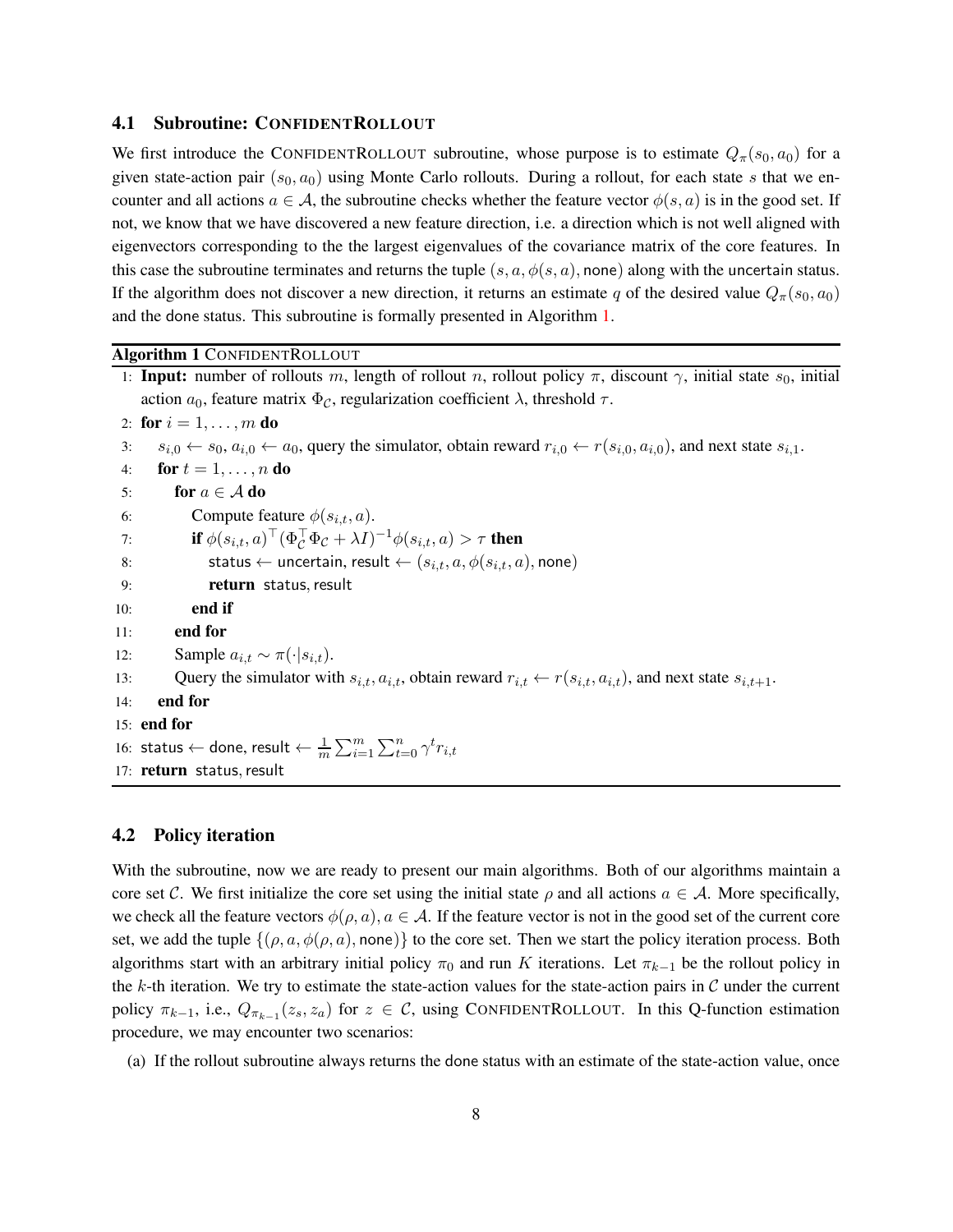we finish the estimation for all the state-action pairs in C, we can estimate the Q-function of  $\pi_{k-1}$ using least squares with input features  $\Phi_{\mathcal{C}}$  and targets  $q_{\mathcal{C}}$  and regularization coefficient  $\lambda$ . Let  $w_k$  be the solution to the least squares problem, i.e.,

<span id="page-8-2"></span>
$$
w_k = (\Phi_C^{\top} \Phi_C + \lambda I)^{-1} \Phi_C^{\top} q_C.
$$
\n(4.1)

Then, for CONFIDENT MC-LSPI, we choose the rollout policy of the next iteration, i.e.,  $\pi_k$ , as the greedy policy with respect to the linear function  $w_k^{\dagger} \phi(s, a)$ :

$$
\pi_k(a|s) = \mathbb{1} \left( a = \arg \max_{a' \in \mathcal{A}} w_k^{\top} \phi(s, a') \right). \tag{4.2}
$$

For CONFIDENT MC-POLITEX, we construct a truncated Q-function  $Q_{k-1}$  :  $S \times A \mapsto [0, (1 - \gamma)^{-1}]$ using linear function with clipping:

$$
Q_{k-1}(s, a) := \Pi_{[0,(1-\gamma)^{-1}]}(w_k^{\top} \phi(s, a)),\tag{4.3}
$$

where  $\Pi_{[a,b]}(x) := \min\{\max\{x,a\},b\}$ . The rollout policy of the next iteration is then

<span id="page-8-4"></span><span id="page-8-3"></span>
$$
\pi_k(a|s) \propto \exp\left(\alpha \sum_{j=1}^{k-1} Q_j(s, a)\right),\tag{4.4}
$$

where  $\alpha > 0$  is an algorithm parameter.

(b) It could also happen that the CONFIDENTROLLOUT subroutine returns the uncertain status. In this case, we add the state-action pair with new feature direction found by the subroutine to the core set and restart the policy iteration process with the latest core set.

As a final note, for CONFIDENT MC-LSPI, we output the rollout policy of the last iteration  $\pi_{K-1}$ , whereas for CONFIDENT MC-POLITEX, we output a *mixture policy*  $\overline{\pi}_K$ , which is a policy chosen from  $\{\pi_k\}_{k=0}^{K-1}$  uniformly at random. The reason that this algorithm needs to output a mixture policy is that Po-LITEX [Szepesvári, [2021](#page-14-15)] uses the regret analysis of expert learning [\[Cesa-Bianchi and Lugosi](#page-12-7), [2006](#page-12-7)], and to obtain a single output policy, we need to use the standard online-to-batch conversion argument [\[Cesa-Bianchi et al.](#page-13-8), [2004\]](#page-13-8). Our algorithms are formally presented in Algorithm [2.](#page-9-0) In the next section, we present theoretical guarantees for our algorithms.

### <span id="page-8-0"></span>5 Theoretical guarantees

In this section, we present theoretical guarantees for our algorithms. First, we have the following main result for CONFIDENT MC-LSPI.

<span id="page-8-1"></span>Theorem 5.1 (Main result for CONFIDENT MC-LSPI). *If Assumption [3.2](#page-6-0) holds, then for an arbitrarily small*  $\kappa > 0$ *, by choosing*  $\tau = 1$ ,  $\lambda = \frac{\kappa^2 (1 - \gamma)^4}{1024 \kappa^2}$  $\frac{2(1-\gamma)^4}{1024b^2}$ ,  $n=\frac{3}{1-\gamma}$  $\frac{3}{1-\gamma}\log\left(\frac{4(1+\log(1+\lambda^{-1})d)}{\kappa(1-\gamma)}\right)$  $\frac{\log(1+\lambda^{-1})d)}{\kappa(1-\gamma)}$ ),  $K=2+\frac{2}{1-\gamma}\log(\frac{3}{\kappa(1-\gamma)}),$  $m = 4096 \frac{d(1 + \log(1 + \lambda^{-1}))}{\kappa^2 (1 - \gamma)^6}$  $\frac{\log(1+\lambda^{-1})}{\kappa^2(1-\gamma)^6} \log(\frac{8Kd(1+\log(1+\lambda^{-1}))}{\delta})$  $\frac{g(1+x^{-2}+1)}{\delta}$ ), we have with probability at least  $1-\delta$ , the policy  $\pi_{K-1}$ *that* CONFIDENT MC-LSPI *outputs satisfies*

$$
V^*(\rho) - V_{\pi_{K-1}}(\rho) \leq \kappa.
$$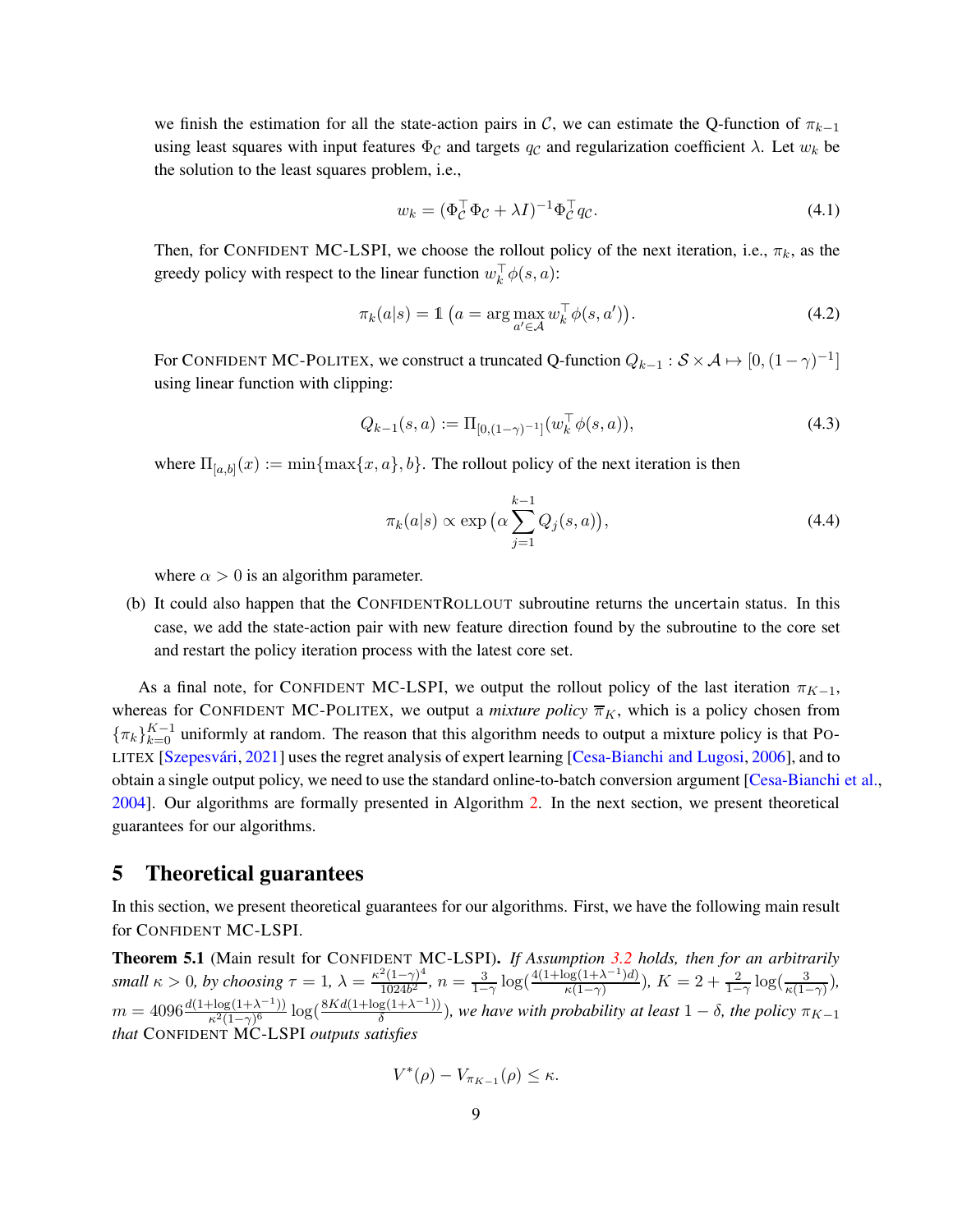#### <span id="page-9-0"></span>Algorithm 2 CONFIDENT MC-LSPI / POLITEX

1: **Input:** initial state  $\rho$ , initial policy  $\pi_0$ , number of iterations K, regularization coefficient  $\lambda$ , threshold  $\tau$ , discount  $\gamma$ , number of rollouts m, length of rollout n, POLITEX parameter  $\alpha$ . 2:  $C \leftarrow \emptyset$  // *Initialize core set* 

2. 
$$
C \leftarrow \emptyset
$$
 *H minimize C o u c*.  
\n3: **for**  $a \in A$  **do**  
\n4: **if**  $C = \emptyset$  or  $\phi(\rho, a)^{\top}(\Phi_C^{\top}\Phi_C + \lambda I)^{-1}\phi(\rho, a) > \tau$  **then**  
\n5:  $C \leftarrow C \cup \{(\rho, a, \phi(\rho, a), \text{none})\}$   
\n6: **end if**  
\n7: **end for**  
\n8:  $z_q \leftarrow \text{none}, \forall z \in C$  *|| Policy iteration starts.*  
\n9: **for**  $k = 1, ..., K$  **do**  
\n10: **for**  $z \in C$  **do**  
\n11: **status, result**  $\leftarrow$  **CONFIDENTROLLOUT** $(m, n, \pi_{k-1}, \gamma, z_s, z_a, \Phi_C, \lambda, \tau)$   
\n12: **if status = done, then**  $z_q \leftarrow$  **result; else**  $C \leftarrow C \cup \{\text{result}\}\$  **and goto** line (\*)  
\n13: **end for**  
\n14:  $w_k \leftarrow (\Phi_C^{\top}\Phi_C + \lambda I)^{-1}\Phi_C^{\top}q_C; Q_{k-1}(s, a) \leftarrow \Pi_{[0, (1-\gamma)^{-1}]}(w_k^{\top}\phi(s, a))$  (**POLITEX only**)  
\n15:  $\pi_k(a|s) \leftarrow \begin{cases} \mathbb{1} \ (a = \arg \max_{a' \in \mathcal{A}} w_k^{\top}\phi(s, a')), & \text{LSPI} \\ \exp(\alpha \sum_{j=1}^{k-1} Q_j(s, a)) / \sum_{a' \in \mathcal{A}} \exp(\alpha \sum_{j=1}^{k-1} Q_j(s, a')) & \text{POLITEX} \\ 16: \text{ end for\n17: return  $w_{K-1}$  for **LSPI**,  $\sigma$$ 

*Moreover, the query and computational costs for the algorithm are*  $poly(d, \frac{1}{1-\gamma}, \frac{1}{\kappa})$  $\frac{1}{\kappa}, \log(\frac{1}{\delta}), \log(b))$  and  $\mathrm{poly}(d, \frac{1}{1-\gamma}, \frac{1}{\kappa})$  $\frac{1}{\kappa}, |\mathcal{A}|, \log(\frac{1}{\delta}), \log(b)$ *), respectively.* 

*Alternatively, if Assumption* [3.3](#page-6-1) *holds, then by choosing*  $\tau = 1$ ,  $\lambda = \frac{\epsilon^2 d}{h^2}$  $\frac{e^{2}d}{b^{2}}, n = \frac{1}{1-1}$  $\frac{1}{1-\gamma}\log(\frac{1}{\epsilon(1-\gamma)}), K =$  $2+\frac{1}{1-\gamma}\log\left(\frac{1}{\epsilon\sqrt{1-\frac{1}{\epsilon}}}\right)$  $\frac{1}{\epsilon \sqrt{d}}$ ,  $m = \frac{1}{\epsilon^2 (1-\gamma)^2} \log(\frac{8Kd(1+\log(1+\lambda^{-1}))}{\delta})$ δ )*, we have with probability at least* 1−δ*, the policy*  $π<sub>K−1</sub>$  *that* CONFIDENT MC-LSPI *outputs satisfies* 

$$
V^*(\rho) - V_{\pi_{K-1}}(\rho) \le \frac{74\epsilon\sqrt{d}}{(1-\gamma)^2} (1 + \log(1 + b^2\epsilon^{-2}d^{-1})).
$$

*Moreover, the query and computational costs for the algorithm are*  $poly(d, \frac{1}{1-\gamma}, \frac{1}{\epsilon})$  $\frac{1}{\epsilon}, \log(\frac{1}{\delta}), \log(b))$  and  $\operatorname{poly}(d, \frac{1}{1-\gamma}, \frac{1}{\epsilon})$  $\frac{1}{\epsilon}$ ,  $|\mathcal{A}|$ ,  $\log(\frac{1}{\delta})$ ,  $\log(b)$ ), respectively.

We prove Theorem [5.1](#page-8-1) in Appendix [B.](#page-16-0) For CONFIDENT MC-POLITEX, since we output a mixture policy, we prove guarantees for the *expected value of the mixture policy*, i.e.,  $V_{\overline{\pi}_K} := \frac{1}{K} \sum_{k=0}^{K-1} V_{\pi_k}$ . We have the following result.

<span id="page-9-1"></span>Theorem 5.2 (Main result for CONFIDENT MC-POLITEX). *If Assumption [3.2](#page-6-0) holds, then for an arbitrarily small*  $\kappa > 0$ , *by choosing*  $\tau = 1$ ,  $\alpha = (1 - \gamma)\sqrt{\frac{2 \log(|\mathcal{A}|)}{K}}$ ,  $\lambda = \frac{\kappa^2 (1 - \gamma)^2}{256b^2}$  $\frac{2(1-\gamma)^2}{256b^2},\; K\;=\; \frac{32\log(|\mathcal{A}|)}{\kappa^2(1-\gamma)^4}$  $\frac{\kappa^2(1-\gamma)^4}{\kappa^2(1-\gamma)^4}$  $n = \frac{1}{1-1}$  $\frac{1}{1-\gamma}\log\left(\frac{32\sqrt{d}(1+\log(1+\lambda^{-1}))}{(1-\gamma)^2\kappa}\right)$  $\frac{(1+\log(1+\lambda^{-1}))}{(1-\gamma)^2\kappa}$ , and  $m = 1024 \frac{d(1+\log(1+\lambda^{-1}))}{\kappa^2(1-\gamma)^4}$  $\frac{\log(1+\lambda^{-1})}{\kappa^2(1-\gamma)^4} \log(\frac{8Kd(1+\log(1+\lambda^{-1}))}{\delta})$  $\frac{g(1+\lambda^{-1})}{\delta}$ ), we have with *probability at least*  $1 - \delta$ *, the mixture policy*  $\overline{\pi}_K$  *that* CONFIDENT MC-POLITEX *outputs satisfies* 

$$
V^*(\rho) - V_{\overline{\pi}_K}(\rho) \leq \kappa.
$$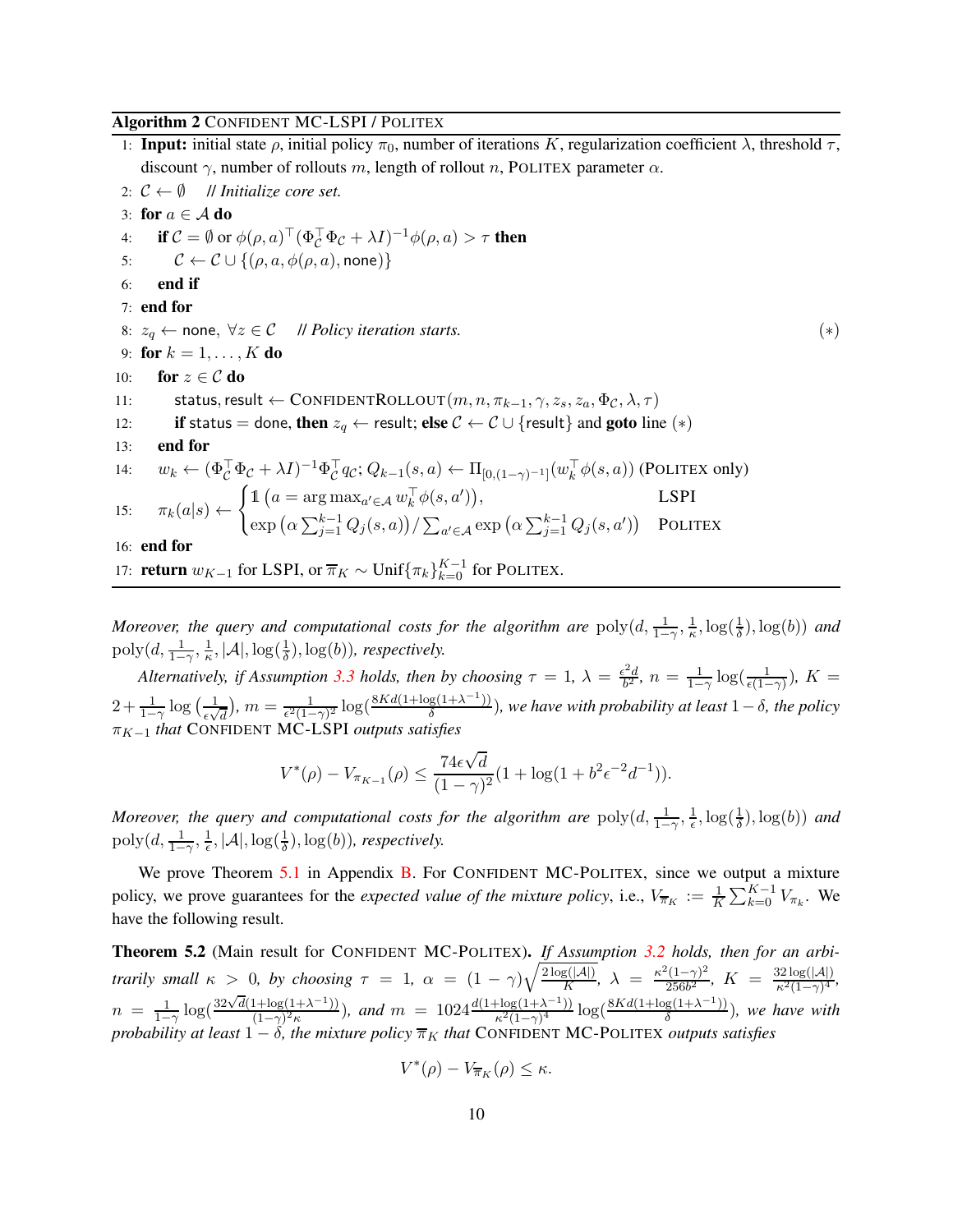*Moreover, the query and computational costs for the algorithm are*  $poly(d, \frac{1}{1-\gamma}, \frac{1}{\kappa})$  $\frac{1}{\kappa}, \log(\frac{1}{\delta}), \log(b))$  and  $\mathrm{poly}(d, \frac{1}{1-\gamma}, \frac{1}{\kappa})$  $\frac{1}{\kappa}, |\mathcal{A}|, \log(\frac{1}{\delta}), \log(b)$ *), respectively.* 

*Alternatively, if Assumption* [3.3](#page-6-1) *holds, then by choosing*  $\tau = 1$ ,  $\alpha = (1 - \gamma)\sqrt{\frac{2 \log(|\mathcal{A}|)}{K}}$ ,  $\lambda = \frac{\epsilon^2 d}{b^2}$  $\frac{d}{b^2}$ ,  $K = \frac{2 \log(|\mathcal{A}|)}{\epsilon^2 d (1 - \gamma)^2}, n = \frac{1}{1 - \gamma}$  $\frac{1}{1-\gamma}\log(\frac{1}{\epsilon(1-\gamma)}),$  and  $m=\frac{1}{\epsilon^2(1-\gamma)}$  $\frac{1}{\epsilon^2(1-\gamma)^2} \log\left(\frac{8Kd(1+\log(1+\lambda^{-1}))}{\delta}\right)$  $\frac{g(1+\lambda^{-1})}{\delta}$ ), we have with probability *at least*  $1 - \delta$ *, the mixture policy*  $\overline{\pi}_K$  *that* CONFIDENT MC-POLITEX *outputs satisfies* 

$$
V^*(\rho) - V_{\overline{\pi}_K}(\rho) \le \frac{42\epsilon\sqrt{d}}{1-\gamma} (1 + \log(1 + b^2\epsilon^{-2}b^{-1})).
$$

*Moreover, the query and computational costs for the algorithm are*  $poly(d, \frac{1}{1-\gamma}, \frac{1}{\epsilon})$  $\frac{1}{\epsilon}, \log(\frac{1}{\delta}), \log(b))$  and  $\operatorname{poly}(d, \frac{1}{1-\gamma}, \frac{1}{\epsilon})$  $\frac{1}{\epsilon}, |\mathcal{A}|, \log(\frac{1}{\delta}), \log(b)$ *), respectively.* 

We prove Theorem [5.2](#page-9-1) in Appendix [D.](#page-24-0) Here, we first discuss the query and computational costs of both algorithms and then provide a sketch of our proof.

Query and computational costs In our analysis, we say that we start a new *loop* whenever we start (or restart) the policy iteration process, i.e., going to line (∗) in Algorithm [2.](#page-9-0) By definition, when we start a new loop, the size of the core set C is increased by 1. First, in Lemma [5.1](#page-11-0) below, we show that the size of the core set will never exceed  $C_{\text{max}} = \tilde{\mathcal{O}}(d)$ . Therefore, the total number of loops is at most  $C_{\text{max}}$ . In each loop, we run K policy iterations; in each iteration, we run Algorithm [1](#page-7-0) from at most  $C_{\text{max}}$  points from the core set; and each time when we run Algorithm [1,](#page-7-0) we query the simulator at most  $\mathcal{O}(mn)$  times. Thus, for both algorithms, the total number of queries that we make is at most  $C_{\text{max}}^2 Kmn$ . Therefore, using the parameter choice in Theorems [5.1](#page-8-1) and [5.2](#page-9-1) and omitting logarithmic factors, we can obtain the query costs of CONFIDENT MC-LSPI and POLITEX in Table [2.](#page-10-0) As we can see, when  $\epsilon = 0$  or  $\epsilon \neq 0$  but  $\epsilon = o(1/\sqrt{d})$  (the regime we care about in this paper), the query cost of CONFIDENT MC-LSPI is lower than POLITEX. As for computational cost, since our policy improvement steps only involve matrix multiplication and matrix inversion, the computational cost is also polynomial in the aforementioned factors. One thing to notice is that during the rollout process, in each step, the agent needs to compute the features of a state paired with all actions, and thus the computational cost linearly depends on  $|\mathcal{A}|$ ; on the contrary the query cost does not depend on  $|\mathcal{A}|$  since in each step the agent only needs to query the simulator with the action sampled according to the policy.

**Sub-optimality** We also note that when Assumption [3.3](#page-6-1) holds, i.e.,  $\epsilon \neq 0$ , the sub-optimality of the output policy is  $\widetilde{\mathcal{O}}(\frac{\epsilon \sqrt{d}}{(1-\gamma)})$  $\frac{\epsilon \sqrt{d}}{(1-\gamma)^2}$ ) for LSPI and  $\widetilde{\mathcal{O}}(\frac{\epsilon \sqrt{d}}{1-\gamma})$  $\frac{\epsilon \sqrt{d}}{1-\gamma}$ ) for POLITEX. Therefore, in the presence of a model misspecification error, CONFIDENT MC-POLITEX can achieve a better final sub-optimality than CONFIDENT MC-LSPI, although it's query cost is higher.

| Tuble 2. Companion of Contributies and Lot I and I official |  |  |                                                                                           |  |  |  |
|-------------------------------------------------------------|--|--|-------------------------------------------------------------------------------------------|--|--|--|
|                                                             |  |  | Query ( $\epsilon = 0$ ) Query ( $\epsilon \neq 0$ ) Sub-optimality ( $\epsilon \neq 0$ ) |  |  |  |
| <b>LSPI</b>                                                 |  |  |                                                                                           |  |  |  |
| <b>POLITEX</b>                                              |  |  |                                                                                           |  |  |  |

<span id="page-10-0"></span>Table 2: Comparison of CONFIDENT MC-LSPI and POLITEX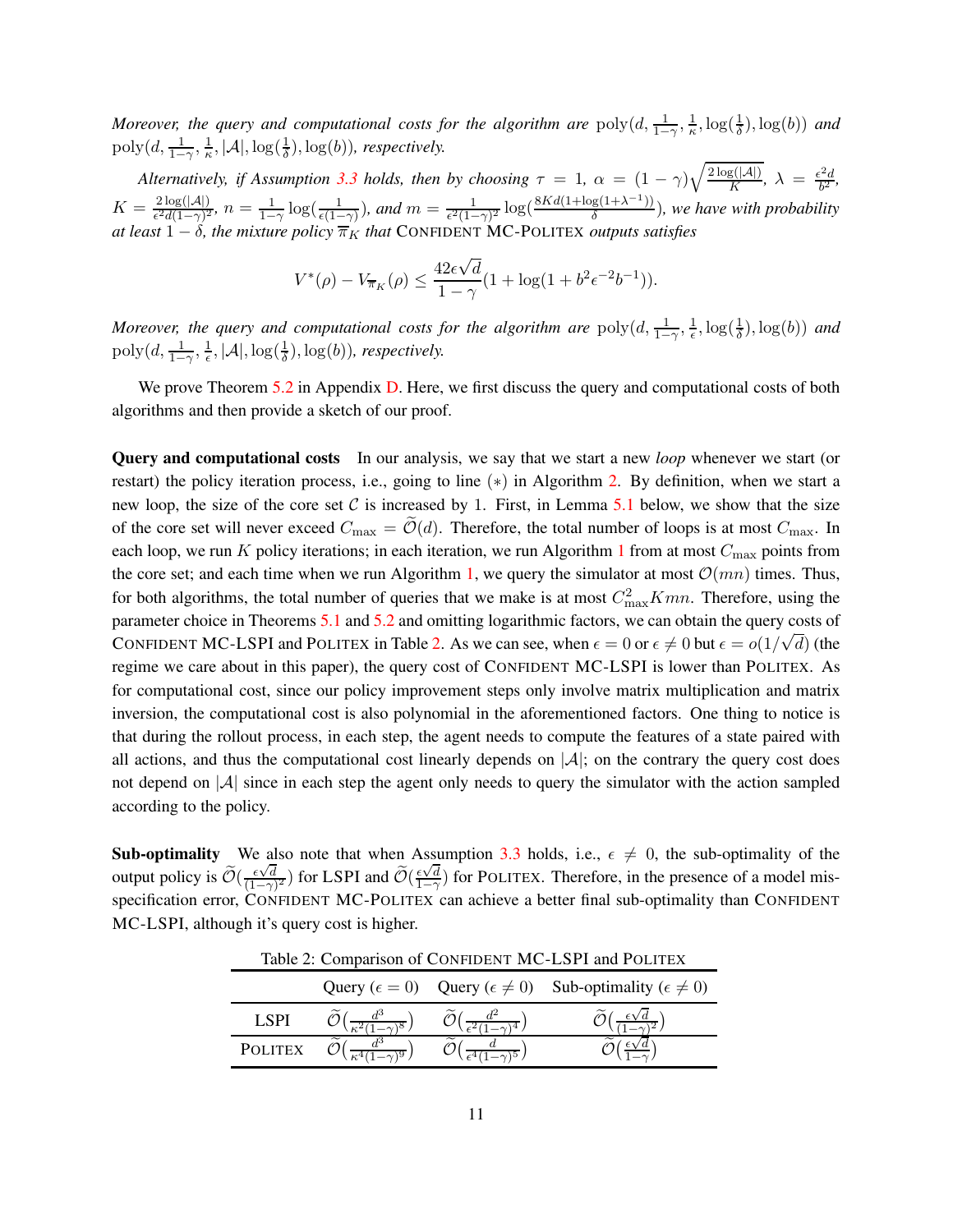**Proof sketch** We now discuss our proof strategy, focusing on LSPI for simplicity.

Step 1: Bound the size of the core set The first step is to show that our algorithm will terminate. This is equivalent to showing that the size of the core set  $C$  will not exceed certain finite quantity, since whenever we receive the uncertain status from CONFIDENTROLLOUT, we increase the size of the core set by 1, go back to line (∗) in Algorithm [2,](#page-9-0) and start a new loop. The following lemma shows that the size of the core set is always bounded, and thus the algorithm will always terminate.

<span id="page-11-0"></span>Lemma 5.1. *Under Assumption [3.1,](#page-6-2) the size of the core set* C *will not exceed*

$$
C_{\max} := \frac{e}{e-1} \frac{1+\tau}{\tau} d\left(\log(1+\frac{1}{\tau}) + \log(1+\frac{1}{\lambda})\right).
$$

This result first appears in [Russo and Van Roy](#page-14-13) [\[2013](#page-14-13)] as the eluder dimension of linear function class. We present the proof of this lemma in [A](#page-15-5)ppendix A for completeness.

Step 2: Virtual policy iteration The next step is to analyze the gap between the value of the optimal policy and the policy  $\pi$  parameterized by the vector  $w_{K-1}$  that the algorithm outputs in the final loop, i.e.,  $V^*(\rho) - V_{\pi_{K-1}}(\rho)$ . For ease of exposition, here we only consider the case of deterministic probability transition kernel  $P$ . Our full proof in Appendix  $B$  considers general stochastic dynamics.

To analyze our algorithm, we note that for approximate policy iteration (API) algorithms, if in every iteration (say the k-th iteration), we have an approximate Q-function that is close to the true Q-function of the rollout policy (say  $\pi_{k-1}$ ) in  $\ell_{\infty}$  norm, i.e.,  $||Q_{k-1} - Q_{\pi_{k-1}}||_{\infty} \leq \eta$ , then existing results [\[Munos](#page-14-4), [2003,](#page-14-4) [Farahmand et al.](#page-13-5), [2010](#page-13-5)] ensure that we can learn a good policy if in every iteration we choose the new policy to be greedy with respect to the approximate Q-function. However, since we only have local access to the simulator, we cannot have such  $\ell_{\infty}$  guarantee. In fact, as we show in the proof, we can only ensure that when  $\phi(s, a)$  is in the good set H, our linear function approximation is accurate, i.e.,  $|Q_{k-1}(s, a) - Q_{\pi_{k-1}}(s, a)| \leq \eta$  where  $Q_{k-1}(s, a) = w_k^{\perp} \phi(s, a)$ . To overcome the lack of  $\ell_{\infty}$  guarantee, we introduce the notion of *virtual policy iteration* algorithm. In the virtual algorithm, we start with the same initial policy  $\tilde{\pi}_0 = \pi_0$ . In the k-th iteration of the virtual algorithm, we assume that we have access to the true Q-function of the rollout policy  $\widetilde{\pi}_{k-1}$  when  $\phi(s, a) \notin \mathcal{H}$ , and construct

$$
\widetilde{Q}_{k-1}(s,a) = \begin{cases} \widetilde{w}_k^\top \phi(s,a) & \text{ if } \phi(s,a) \in \mathcal{H} \\ Q_{\widetilde{\pi}_{k-1}}(s,a) & \text{ otherwise}, \end{cases}
$$

where  $\widetilde{w}_k$  is the linear coefficient that we learn in the virtual algorithm in the same way as in Eq. [\(4.1\)](#page-8-2). Then  $\widetilde{\pi}_k$  is chosen to be greedy with respect to  $Q_{k-1}(s, a)$ . In this way, we can ensure that  $Q_{k-1}(s, a)$  is close to the true Q-function  $Q_{\tilde{\pi}_{k-1}}(s, a)$  in  $\ell_{\infty}$  norm and thus the output policy, say  $\tilde{\pi}_{K-1}$ , of the virtual algorithm is good in the sense that  $V^*(\rho) - V_{\tilde{\pi}_{K-1}}(\rho)$  is small.

To connect the output policy of the virtual algorithm and our actual algorithm, we note that by definition, in the final loop of our algorithm, in any iteration, for any state s that the agent visits in CONFIDENTROLL-OUT, and any action  $a \in \mathcal{A}$ , we have that  $\phi(s, a) \in \mathcal{H}$  since the subroutine never returns uncertain status. Further, because the initial state, probability transition kernel, and the policies are all deterministic, we know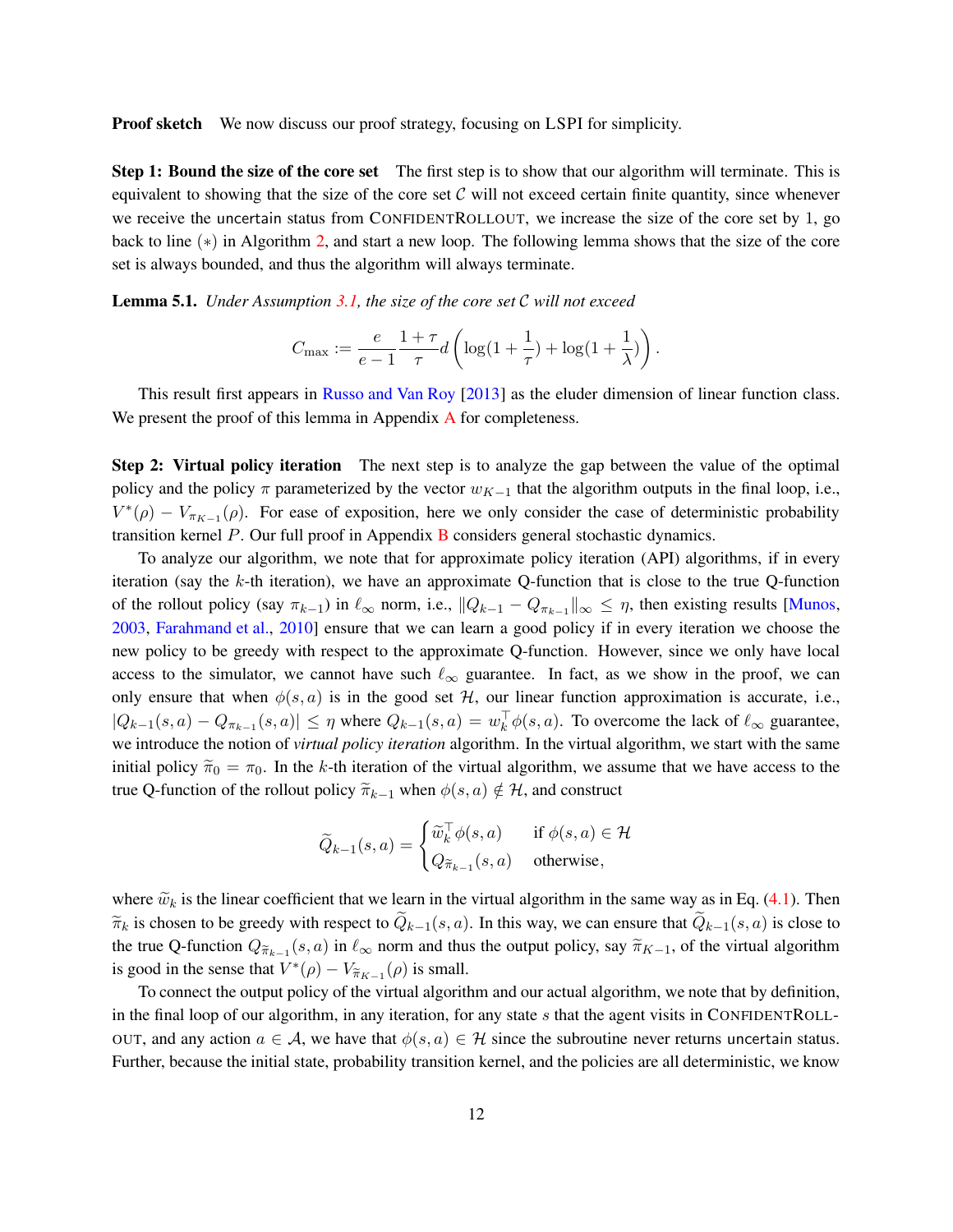that the rollout trajectories of the virtual algorithm and our actual algorithm are always the same in the final loop (the virtual algorithm does not get a chance to use the true Q-function  $Q_{\widetilde{\pi}_{k-1}}$ ). With rollout length n, we know that when we start with state  $\rho$ , the output of the virtual algorithm  $\tilde{\pi}_{K-1}$  and our actual algorithm  $\pi_{K-1}$  take exactly the same actions for n steps, and thus  $|V_{\pi_{K-1}}(\rho) - V_{\pi_{K-1}}(\rho)| \leq \frac{\gamma^{n+1}}{1-\gamma}$  $\frac{\gamma^{n+1}}{1-\gamma}$ , which implies that  $V^*(\rho) - V_{\pi_{K-1}}(\rho)$  is small. To extend this argument to the setting with stochastic transitions, we need to use a coupling argument which we elaborate in the Appendix.

### 6 Conclusion

We propose the CONFIDENT MC-LSPI and CONFIDENT MC-POLITEX algorithms, for local planning with linear function approximation. Under the assumption that the Q-functions of all policies are linear in some features of the state-action pairs, we show that our algorithm is query and computationally efficient. We introduce a novel analysis technique based on a virtual policy iteration algorithm, which can be used to leverage existing guarantees on approximate policy iteration with  $\ell_{\infty}$ -bounded evaluation error. We use this technique to show that our algorithm can learn the optimal policy for the given initial state even only with local access to the simulator. Future directions include extending our analysis technique to broader settings.

### Acknowledgement

The authors would like to thank Gellért Weisz for helpful comments.

### References

- <span id="page-12-1"></span>Yasin Abbasi-Yadkori, Peter Bartlett, Kush Bhatia, Nevena Lazic, Csaba Szepesvari, and Gellért Weisz. Politex: Regret bounds for policy iteration using expert prediction. In *International Conference on Machine Learning*, pages 3692–3702. PMLR, 2019.
- <span id="page-12-3"></span>Alekh Agarwal, Mikael Henaff, Sham Kakade, and Wen Sun. PC-PG: Policy cover directed exploration for provable policy gradient learning. *arXiv preprint arXiv:2007.08459*, 2020a.
- <span id="page-12-4"></span>Alekh Agarwal, Sham Kakade, and Lin F Yang. Model-based reinforcement learning with a generative model is minimax optimal. In *Conference on Learning Theory*, pages 67–83. PMLR, 2020b.
- <span id="page-12-0"></span>Baruch Awerbuch and Robert Kleinberg. Online linear optimization and adaptive routing. *Journal of Computer and System Sciences*, 74(1):97–114, 2008.
- <span id="page-12-6"></span>Alex Ayoub, Zeyu Jia, Csaba Szepesvari, Mengdi Wang, and Lin Yang. Model-based reinforcement learning with value-targeted regression. In *International Conference on Machine Learning*, pages 463–474. PMLR, 2020.
- <span id="page-12-5"></span>Mohammad Gheshlaghi Azar, Rémi Munos, and Hilbert J Kappen. Minimax PAC bounds on the sample complexity of reinforcement learning with a generative model. *Machine learning*, 91(3):325–349, 2013.
- <span id="page-12-2"></span>Qi Cai, Zhuoran Yang, Chi Jin, and Zhaoran Wang. Provably efficient exploration in policy optimization. In *International Conference on Machine Learning*, pages 1283–1294. PMLR, 2020.
- <span id="page-12-7"></span>Nicolo Cesa-Bianchi and G´abor Lugosi. *Prediction, learning, and games*. Cambridge university press, 2006.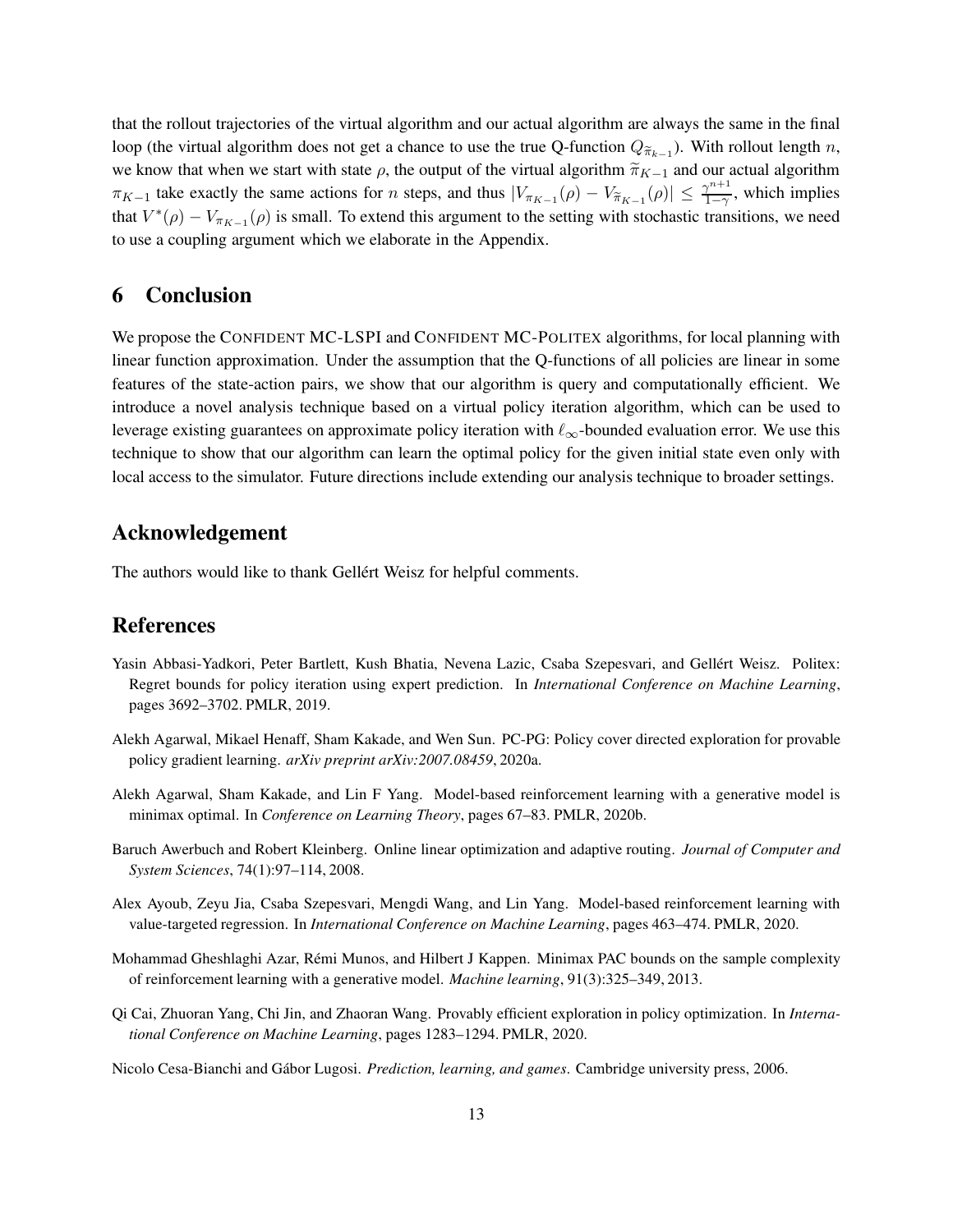- <span id="page-13-8"></span>Nicolo Cesa-Bianchi, Alex Conconi, and Claudio Gentile. On the generalization ability of on-line learning algorithms. *IEEE Transactions on Information Theory*, 50(9):2050–2057, 2004.
- <span id="page-13-16"></span>Simon S Du, Yuping Luo, Ruosong Wang, and Hanrui Zhang. Provably efficient Q-learning with function approximation via distribution shift error checking oracle. *arXiv preprint arXiv:1906.06321*, 2019.
- <span id="page-13-2"></span>Simon S Du, Sham M Kakade, Ruosong Wang, and Lin Yang. Is a good representation sufficient for sample efficient reinforcement learning? In *International Conference on Learning Representations*, 2020.
- <span id="page-13-10"></span>Simon S Du, Sham M Kakade, Jason D Lee, Shachar Lovett, Gaurav Mahajan, Wen Sun, and Ruosong Wang. Bilinear classes: A structural framework for provable generalization in RL. *arXiv preprint arXiv:2103.10897*, 2021.
- <span id="page-13-7"></span>Adrien Ecoffet, Joost Huizinga, Joel Lehman, Kenneth O Stanley, and Jeff Clune. Go-explore: a new approach for hard-exploration problems. *arXiv preprint arXiv:1901.10995*, 2019.
- <span id="page-13-3"></span>Eyal Even-Dar, Sham M Kakade, and Yishay Mansour. Online Markov decision processes. *Mathematics of Operations Research*, 34(3):726–736, 2009.
- <span id="page-13-5"></span>Amir Massoud Farahmand, Rémi Munos, and Csaba Szepesvári. Error propagation for approximate policy and value iteration. In *Advances in Neural Information Processing Systems*, 2010.
- <span id="page-13-14"></span>Botao Hao, Nevena Lazic, Yasin Abbasi-Yadkori, Pooria Joulani, and Csaba Szepesvári. Adaptive approximate policy iteration. In *International Conference on Artificial Intelligence and Statistics*, pages 523–531. PMLR, 2021.
- <span id="page-13-17"></span>David A Harville. Matrix algebra from a statistician's perspective, 1998.
- <span id="page-13-9"></span>Nan Jiang, Akshay Krishnamurthy, Alekh Agarwal, John Langford, and Robert E Schapire. Contextual decision processes with low Bellman rank are PAC-learnable. In *International Conference on Machine Learning*, pages 1704–1713. PMLR, 2017.
- <span id="page-13-4"></span>Chi Jin, Zhuoran Yang, Zhaoran Wang, and Michael I Jordan. Provably efficient reinforcement learning with linear function approximation. In *Conference on Learning Theory*, pages 2137–2143. PMLR, 2020.
- <span id="page-13-15"></span>Chi Jin, Qinghua Liu, and Sobhan Miryoosefi. Bellman eluder dimension: New rich classes of RL problems, and sample-efficient algorithms. *arXiv preprint arXiv:2102.00815*, 2021.
- <span id="page-13-0"></span>Sham Machandranath Kakade. *On the sample complexity of reinforcement learning*. University of London, University College London (United Kingdom), 2003.
- <span id="page-13-6"></span>Michael Kearns and Satinder Singh. Finite-sample convergence rates for Q-learning and indirect algorithms. *Advances in Neural Information Processing Systems*, pages 996–1002, 1999.
- <span id="page-13-13"></span>Michael Kearns, Yishay Mansour, and Andrew Y Ng. A sparse sampling algorithm for near-optimal planning in large Markov decision processes. *Machine learning*, 49(2):193–208, 2002.
- <span id="page-13-1"></span>Tor Lattimore, Csaba Szepesvari, and Gellert Weisz. Learning with good feature representations in bandits and in RL with a generative model. In *International Conference on Machine Learning*, pages 5662–5670. PMLR, 2020.
- <span id="page-13-11"></span>Nevena Lazic, Dong Yin, Yasin Abbasi-Yadkori, and Csaba Szepesvari. Improved regret bound and experience replay in regularized policy iteration. *arXiv preprint arXiv:2102.12611*, 2021.
- <span id="page-13-12"></span>Gen Li, Yuting Wei, Yuejie Chi, Yuantao Gu, and Yuxin Chen. Breaking the sample size barrier in model-based reinforcement learning with a generative model. *Advances in Neural Information Processing Systems*, 33, 2020.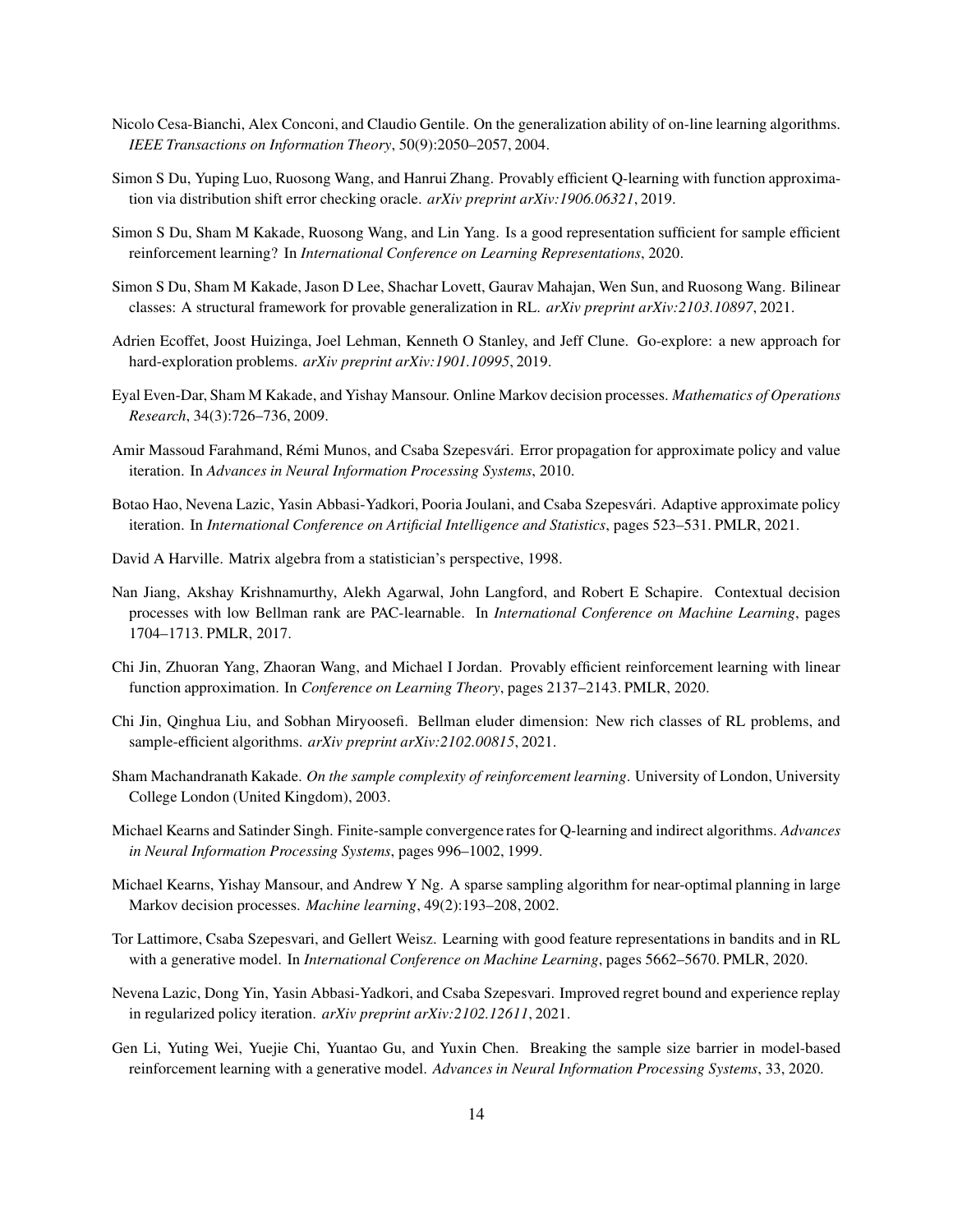- <span id="page-14-7"></span>Gen Li, Yuxin Chen, Yuejie Chi, Yuantao Gu, and Yuting Wei. Sample-efficient reinforcement learning is feasible for linearly realizable MDPs with limited revisiting. *arXiv preprint arXiv:2105.08024*, 2021.
- <span id="page-14-4"></span>R´emi Munos. Error bounds for approximate policy iteration. In *International Conference on Machine Learning*, volume 3, pages 560–567, 2003.
- <span id="page-14-11"></span>R´emi Munos. From bandits to Monte-Carlo tree search: The optimistic principle applied to optimization and planning. *Foundations and Trends in Machine Learning*, 2014.
- <span id="page-14-13"></span>Daniel Russo and Benjamin Van Roy. Eluder dimension and the sample complexity of optimistic exploration. In *Advances in Neural Information Processing Systems*, pages 2256–2264. Citeseer, 2013.
- <span id="page-14-6"></span>Roshan Shariff and Csaba Szepesvári. Efficient planning in large MDPs with weak linear function approximation. *arXiv preprint arXiv:2007.06184*, 2020.
- <span id="page-14-0"></span>Aaron Sidford, Mengdi Wang, Xian Wu, Lin Yang, and Yinyu Ye. Near-optimal time and sample complexities for solving Markov decision processes with a generative model. In *Proceedings of the 32nd International Conference on Neural Information Processing Systems*, pages 5192–5202, 2018.
- <span id="page-14-16"></span>Satinder P Singh and Richard C Yee. An upper bound on the loss from approximate optimal-value functions. *Machine Learning*, 16(3):227–233, 1994.
- <span id="page-14-15"></span>Csaba Szepesvári. RL Theory lecture notes: POLITEX. https://rltheory.github.io/lecture-notes/planning-in-2021.
- <span id="page-14-3"></span>Michael J Todd. *Minimum-volume ellipsoids: Theory and algorithms*. SIAM, 2016.
- <span id="page-14-10"></span>Benjamin Van Roy and Shi Dong. Comments on the Du-Kakade-Wang-Yang lower bounds. *arXiv preprint arXiv:1911.07910*, 2019.
- <span id="page-14-14"></span>Yining Wang, Ruosong Wang, Simon S Du, and Akshay Krishnamurthy. Optimism in reinforcement learning with generalized linear function approximation. *arXiv preprint arXiv:1912.04136*, 2019.
- <span id="page-14-9"></span>Yuanhao Wang, Ruosong Wang, and Sham M Kakade. An exponential lower bound for linearly-realizable MDPs with constant suboptimality gap. *arXiv preprint arXiv:2103.12690*, 2021.
- <span id="page-14-8"></span>Chen-Yu Wei, Mehdi Jafarnia Jahromi, Haipeng Luo, and Rahul Jain. Learning infinite-horizon average-reward MDPs with linear function approximation. In *International Conference on Artificial Intelligence and Statistics*, pages 3007–3015. PMLR, 2021.
- <span id="page-14-5"></span>Gellert Weisz, Philip Amortila, Barnabás Janzer, Yasin Abbasi-Yadkori, Nan Jiang, and Csaba Szepesvári. On query-efficient planning in MDPs under linear realizability of the optimal state-value function. *arXiv preprint arXiv:2102.02049*, 2021a.
- <span id="page-14-2"></span>Gellért Weisz, Philip Amortila, and Csaba Szepesvári. Exponential lower bounds for planning in MDPs with linearlyrealizable optimal action-value functions. In *Algorithmic Learning Theory*, pages 1237–1264. PMLR, 2021b.
- <span id="page-14-12"></span>Zheng Wen and Benjamin Van Roy. Efficient exploration and value function generalization in deterministic systems. *Advances in Neural Information Processing Systems*, 26, 2013.
- <span id="page-14-1"></span>Lin Yang and Mengdi Wang. Sample-optimal parametric Q-learning using linearly additive features. In *International Conference on Machine Learning*, pages 6995–7004. PMLR, 2019.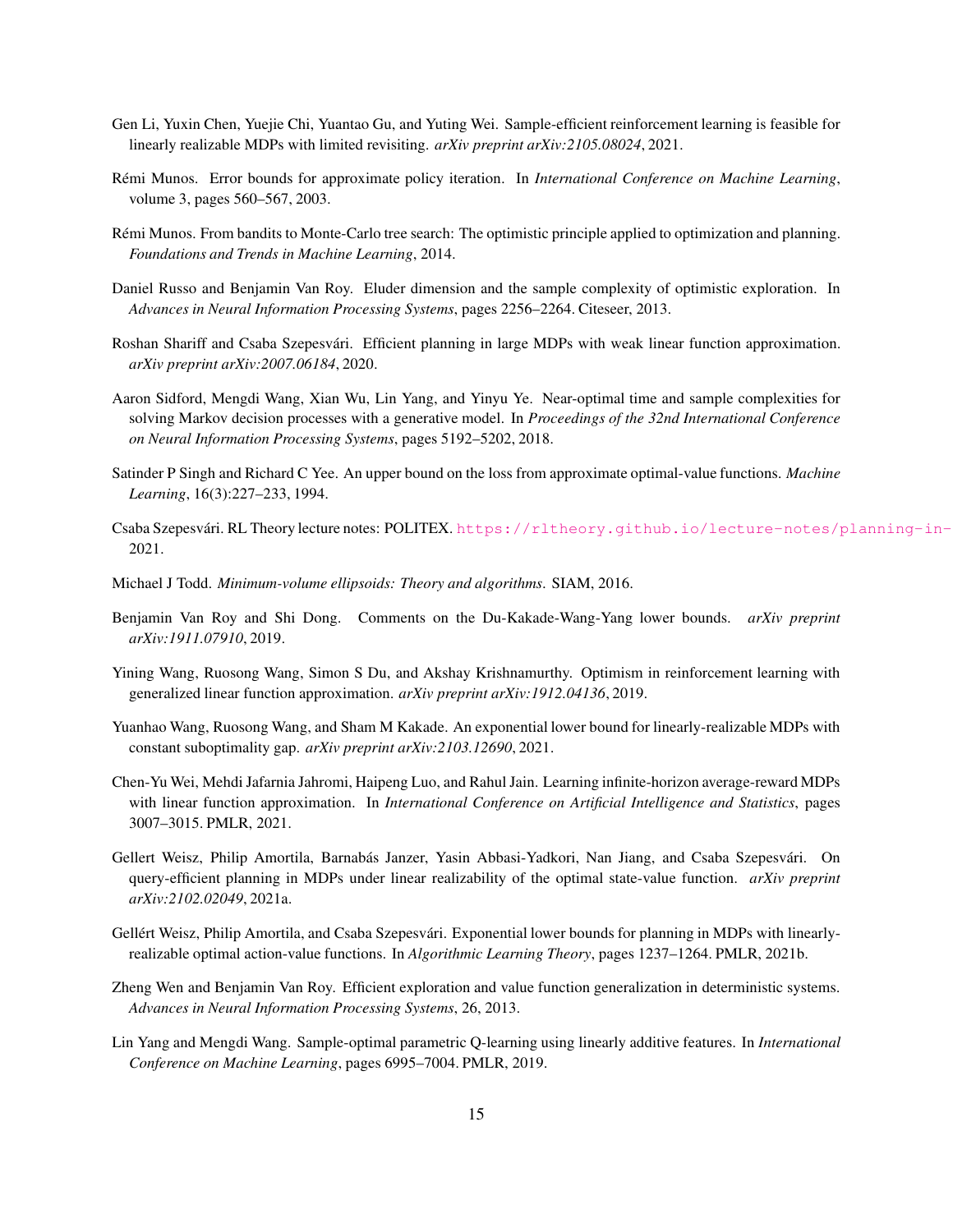- <span id="page-15-4"></span>Lin Yang and Mengdi Wang. Reinforcement leaning in feature space: Matrix bandit, kernels, and regret bound. *International Conference on Machine Learning*, 2020.
- <span id="page-15-2"></span>Andrea Zanette, Alessandro Lazaric, Mykel J Kochenderfer, and Emma Brunskill. Limiting extrapolation in linear approximate value iteration. *Advances in Neural Information Processing Systems*, 32:5615–5624, 2019.
- <span id="page-15-0"></span>Andrea Zanette, Alessandro Lazaric, Mykel Kochenderfer, and Emma Brunskill. Learning near optimal policies with low inherent Bellman error. In *International Conference on Machine Learning*, pages 10978–10989. PMLR, 2020.
- <span id="page-15-3"></span>Andrea Zanette, Ching-An Cheng, and Alekh Agarwal. Cautiously optimistic policy optimization and exploration with linear function approximation. In *Conference on Learning Theory (COLT)*, 2021.
- <span id="page-15-1"></span>Dongruo Zhou, Jiafan He, and Quanquan Gu. Provably efficient reinforcement learning for discounted MDPs with feature mapping. *arXiv preprint arXiv:2006.13165*, 2020.

## <span id="page-15-5"></span>Appendix

## A Proof of Lemma [5.1](#page-11-0)

This proof essentially follows the proof of the upper bound for the eluder dimension of a linear function class in [Russo and Van Roy](#page-14-13) [\[2013\]](#page-14-13). We present the proof here for completeness.

We restate the core set construction process in the following way with slightly different notation. We begin with  $\Phi_0 = 0$ . In the t-th step, we have a core set with feature matrix  $\Phi_{t-1} \in \mathbb{R}^{(t-1)\times d}$ . Suppose that we can find  $\phi_t \in \mathbb{R}^d$ ,  $\|\phi_t\|_2 \leq 1$ , such that

<span id="page-15-7"></span><span id="page-15-6"></span>
$$
\phi_t^\top (\Phi_{t-1}^\top \Phi_{t-1} + \lambda I)^{-1} \phi_t > \tau,
$$
\n(A.1)

then we let  $\Phi_t := [\Phi_{t-1}^\top \; \phi_t]^\top \in \mathbb{R}^{t \times d}$ , i.e., we add a row at the bottom of  $\Phi_{t-1}$ . If we cannot find such  $\phi_t$ , we terminate this process. We define  $\Sigma_t := \Phi_t^{\top} \Phi_t + \lambda I$ . It is easy to see that  $\Sigma_0 = \lambda I$  and  $\Sigma_t = \Sigma_{t-1} + \phi_t \phi_t^{\top}$ .

According to matrix determinant lemma [\[Harville](#page-13-17), [1998](#page-13-17)], we have

$$
\det(\Sigma_t) = (1 + \phi_t^{\top} \Sigma_{t-1}^{-1} \phi_t) \det(\Sigma_{t-1}) > (1 + \tau) \det(\Sigma_{t-1})
$$
  
>  $\cdots > (1 + \tau)^t \det(\Sigma_0) = (1 + \tau)^t \lambda^d,$  (A.2)

where the inequality is due to [\(A.1\)](#page-15-6). Since  $\det(\Sigma_t)$  is the product of all the eigenvalues of  $\Sigma_t$ , according to the AM-GM inequality, we have

$$
\det(\Sigma_t) \le \left(\frac{\text{tr}(\Sigma_t)}{d}\right)^d = \left(\frac{\text{tr}(\sum_{i=1}^t \phi_i \phi_i^\top) + \text{tr}(\lambda I)}{d}\right)^d \le (\frac{t}{d} + \lambda)^d,\tag{A.3}
$$

where in the second inequality we use the fact that  $\|\phi_i\|_2 \leq 1$ . Combining [\(A.2\)](#page-15-7) and [\(A.3\)](#page-15-8), we know that t must satisfy

<span id="page-15-8"></span>
$$
(1+\tau)^t \lambda^d < \left(\frac{t}{d} + \lambda\right)^d,
$$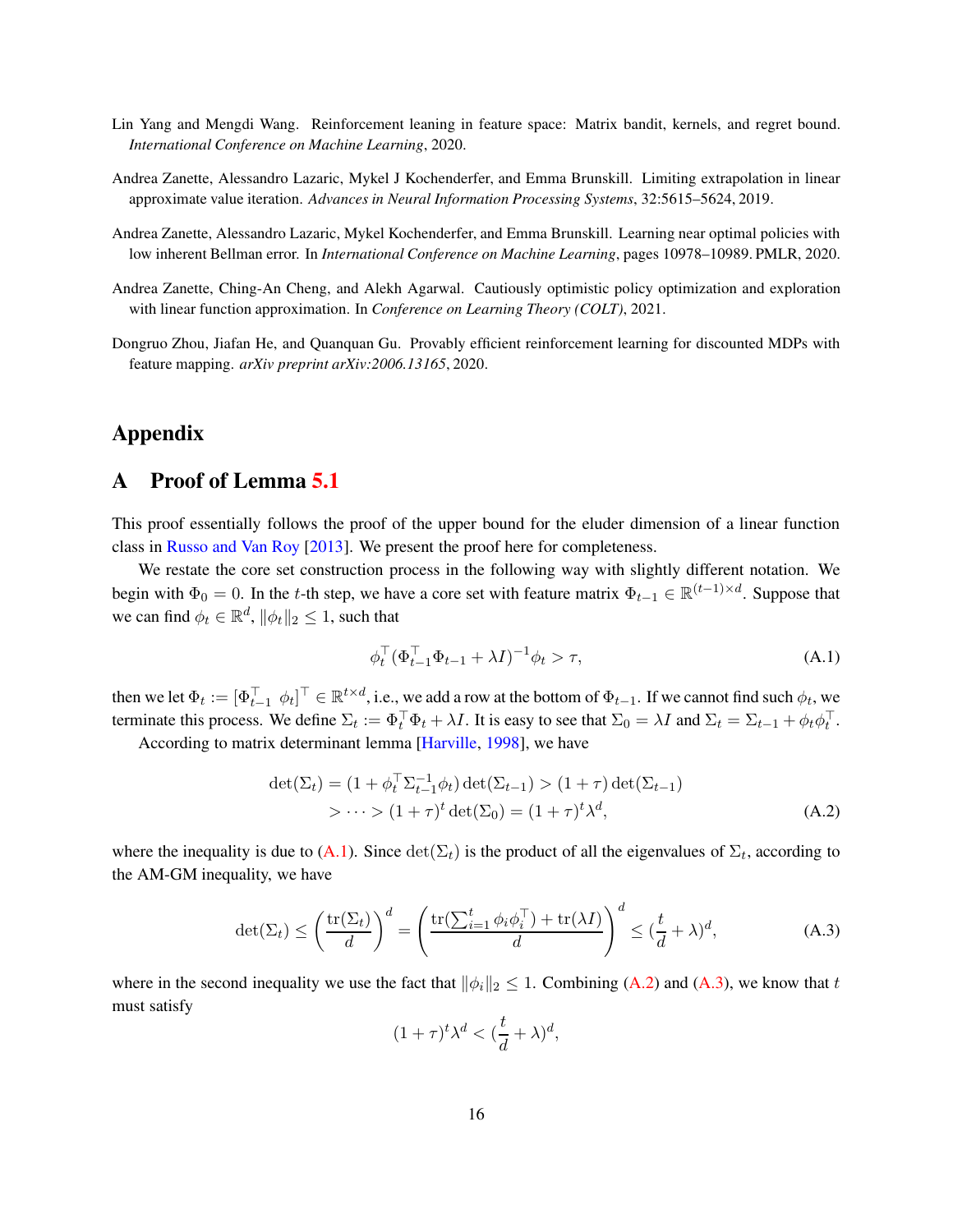which is equivalent to

<span id="page-16-1"></span>
$$
(1+\tau)^{\frac{t}{d}} < \frac{t}{\lambda d} + 1. \tag{A.4}
$$

We note that if  $t \leq d$ , the result of the size of the core set in Lemma [5.1](#page-11-0) automatically holds. Thus, we only consider the situation here  $t > d$ . In this case, the condition [\(A.4\)](#page-16-1) implies

$$
\frac{t}{d}\log(1+\tau) < \log(1+\frac{t}{\lambda d}) < \log(\frac{t}{d}(1+\frac{1}{\lambda})) = \log(\frac{t}{d}) + \log(1+\frac{1}{\lambda}) \\
= \log\left(\frac{t\tau}{d(1+\tau)}\right) + \log(\frac{1+\tau}{\tau}) + \log(1+\frac{1}{\lambda}).\tag{A.5}
$$

Using the fact that for any  $x > 0$ ,  $\log(1 + x) > \frac{x}{1 + x}$  $\frac{x}{1+x}$ , and that for any  $x > 0$ ,  $\log(x) \leq \frac{x}{e}$  $\frac{x}{e}$ , we obtain

$$
\frac{t\tau}{d(1+\tau)} < \frac{t\tau}{ed(1+\tau)} + \log\left(\frac{1+\tau}{\tau}\right) + \log(1+\frac{1}{\lambda}),\tag{A.6}
$$

which implies

$$
t<\frac{e}{e-1}\frac{1+\tau}{\tau}d\left(\log(1+\frac{1}{\tau})+\log(1+\frac{1}{\lambda})\right).
$$

#### <span id="page-16-0"></span>B Proof of Theorem [5.1](#page-8-1)

In this proof, we say that we start a new *loop* whenever we start (or restart) the policy iteration process, i.e., going to line  $(*)$  in Algorithm [2.](#page-9-0) In each loop, we have at most K iterations of policy iteration steps. By definition, we also know that when we start a new loop, the size of the core set  $\mathcal C$  increases by 1 compared with the previous loop. We first introduce the notion of virtual policy iteration algorithm. This virtual algorithm is designed to leverage the existing results on approximate policy iteration with  $\ell_{\infty}$  bounded error in the approximate Q-functions [\[Munos](#page-14-4), [2003](#page-14-4), [Farahmand et al.](#page-13-5), [2010\]](#page-13-5). We first present the details of the virtual algorithm, and then provide performance guarantees for the main algorithm.

#### <span id="page-16-2"></span>B.1 Virtual approximate policy iteration with coupling

The virtual policy iteration algorithm is a virtual algorithm that we use for the purpose of proof. It is a version of approximate policy iteration (API) with a simulator. An important factor is that the simulators of the virtual algorithm and the main algorithm need to be *coupled*, which we explain in this section.

The virtual algorithm is defined as follows. Unlike the main algorithm, the virtual algorithm runs exactly  $C_{\text{max}}$  loops, where  $C_{\text{max}}$  is the upper bound for the size of the core set defined in Lemma [5.1.](#page-11-0) In the virtual algorithm, we let the initial policy be the same as the main algorithm, i.e.,  $\tilde{\pi}_0 = \pi_0$ . Unlike the main algorithm, the virtual algorithm runs exactly K iterations of policy iteration. In the k-th iteration ( $k \ge 1$ ), the virtual algorithm runs rollouts from each element in the core set  $C$  (we will discuss how the virtual algorithm constructs the core set later) with  $\tilde{\pi}_{k-1}$  with a simulator where  $\tilde{\pi}_{k-1}$  is in the form of Eq. [\(B.3\)](#page-17-0)  $(Q_{k-1}$  will be defined once we present the details of the virtual algorithm).

We now describe the rollout process of the virtual algorithm. We still use a subroutine similar to CON-FIDENTROLLOUT. The simulator of the virtual algorithm can still generate samples of next state given a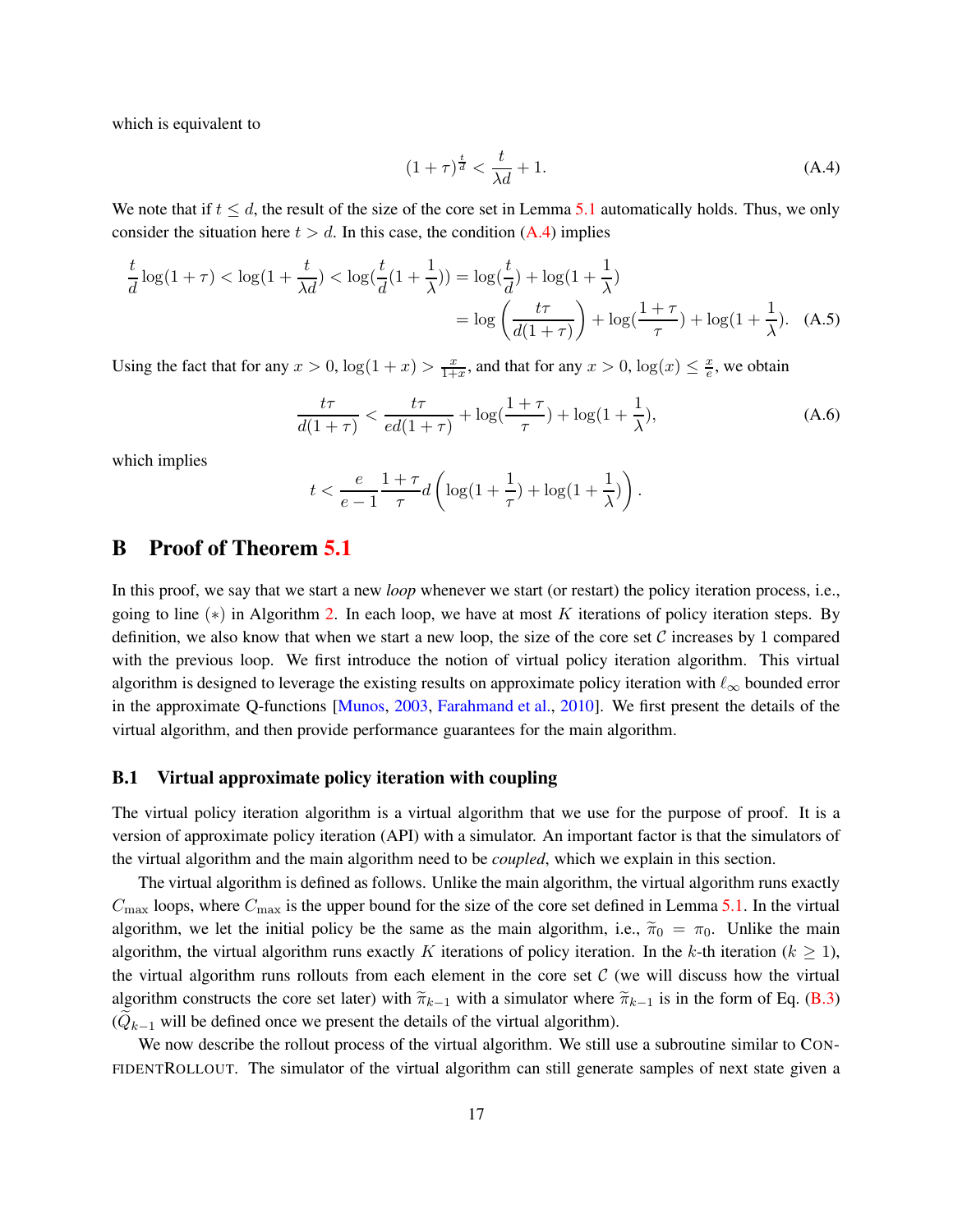state-action pair according to the probability transition kernel  $P$ . The major difference from the main algorithm is that during the rollout process, when we find a state-action pair whose feature is outside of the good set H (defined in Definition [4.1\)](#page-6-3), i.e.,  $(s, a)$  such that  $\phi(s, a) \mid (\Phi_c^{\perp} \Phi_c + \lambda I) \phi(s, a) > \tau$ , we do not terminate the subroutine, instead we record this state-action pair along with its feature (we call it the *recorded element*), and then keep running the rollout process using  $\tilde{\pi}_{k-1}$ . Two situations can occur at the end of each loop: 1) We did not record any element, in which case we use the same core set  $\mathcal C$  in the next loop, and 2) We have at least one recorded element in a particular loop, in which case we add the *first* element to the core set and discard any other recorded elements. In other words, in each loop of the virtual algorithm, we find the first state-action pair (if any) whose feature is outside of the good set and add this pair to the core set. Another difference from the main algorithm is that in the virtual algorithm, we do not end the rollout subroutine when we identify an uncertain state-action pair, and as a result, the rollout subroutine in the virtual algorithm *always returns* an estimation of the Q-function.

We now proceed to present the virtual policy iteration process. In the  $k$ -th iteration, the virtual algorithm runs m trajectories of n-step rollout using the policy  $\widetilde{\pi}_{k-1}$  from each element  $z \in \mathcal{C}$ , obtains the empirical average of the discounted return  $z_q$  in the same way as in Algorithm [1.](#page-7-0) Then we concatenate them, obtain the vector  $\tilde{q}_c$ , and compute

<span id="page-17-2"></span><span id="page-17-1"></span>
$$
\widetilde{w}_k = (\Phi_C^\top \Phi_C + \lambda I)^{-1} \Phi_C^\top \widetilde{q}_C. \tag{B.1}
$$

We use the notion of good set  $H$  defined in Definition [4.1,](#page-6-3) and define the *virtual Q-function* as follows:

$$
\widetilde{Q}_{k-1}(s,a) := \begin{cases} \widetilde{w}_k^{\top} \phi(s,a), & \phi(s,a) \in \mathcal{H}, \\ Q_{\widetilde{\pi}_{k-1}}(s,a), & \phi(s,a) \notin \mathcal{H}, \end{cases}
$$
\n(B.2)

by assuming the access to the true Q-function  $Q_{\widetilde{\pi}_{k-1}}(s, a)$ . The next policy  $\widetilde{\pi}_k$  is defined as the greedy policy with respect to  $Q_{k-1}(s, a)$ , i.e.,

<span id="page-17-0"></span>
$$
\widetilde{\pi}_k(a|s) = \mathbb{1}\left(a = \arg\max_{a' \in \mathcal{A}} \widetilde{Q}_{k-1}(s, a'))\right).
$$
\n(B.3)

Recall that for the main algorithm, once we learn the parameter vector  $w_k$ , the next policy  $\pi_k$  is greedy with respect to the linear function  $w_k^{\perp} \phi(s, a)$ , i.e.,

$$
\pi_k(a|s) = \mathbb{1}\left(a = \arg\max_{a' \in \mathcal{A}} w_k^{\top} \phi(s, a'))\right).
$$

For comparison, the key difference is that when we observe a feature vector  $\phi(s, a)$  that is not in the good set  $H$ , our actual algorithm terminates the rollout and returns the state-action pair with the new direction, whereas the virtual algorithm uses the true Q-function of the state-action pair.

Coupling The major remaining issue now is how the main algorithm is connected to the virtual algorithm. We describe this connection with a coupling argument. In a particular loop, for any positive integer  $N$ , when the virtual algorithm makes its  $N$ -th query in the k-th iteration to the virtual simulator with a stateaction pair, say  $(s_{\text{virtual}}, a_{\text{virtual}})$ , if the main algorithm has not returned due to encountering an uncertain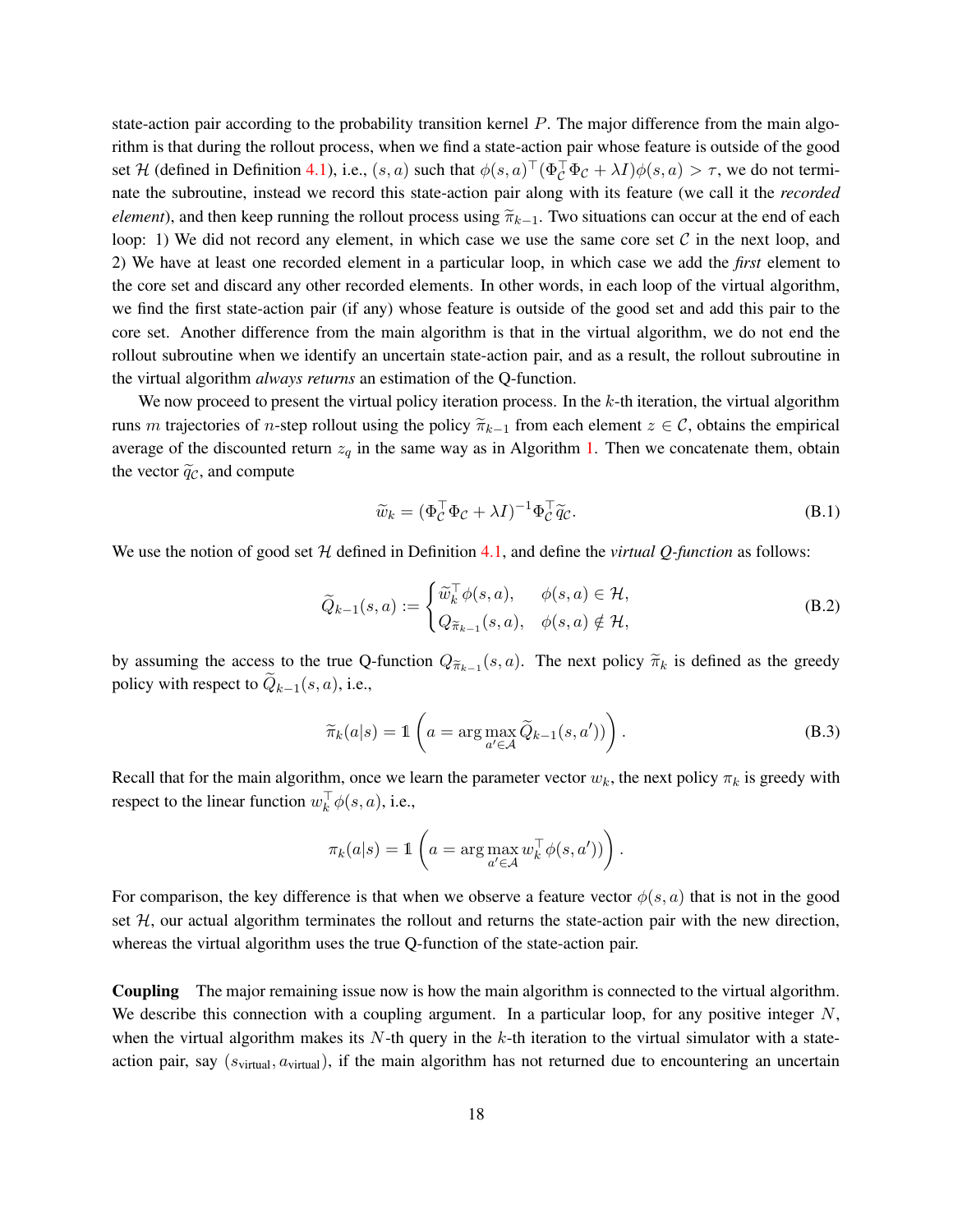state-action pair, we assume that at the same time the main algorithm also makes its  $N$ -th query to the simulator, with a state-action pair, say  $(s_{\text{main}}, a_{\text{main}})$ . We let the two simulators be *coupled*: When they are queried with the same pair, i.e.,  $(s_{\text{main}}, a_{\text{main}}) = (s_{\text{virtual}}, a_{\text{virtual}})$ , the next states that they return are also the same. In other words, the simulator for the main algorithm samples  $s'_{\text{main}} \sim P(\cdot | s_{\text{main}}, a_{\text{main}})$ , and the virtual algorithm samples  $s'_{\text{virtual}} \sim P(\cdot | s_{\text{virtual}}, a_{\text{virtual}})$ , and  $s'_{\text{main}}$  and  $s'_{\text{virtual}}$  satisfy the joint distribution such that  $\mathbb{P}\left(s'_{\text{main}}=s'_{\text{virtual}}\right)=1$ . In the cases where  $(s_{\text{main}}, a_{\text{main}}) \neq (s_{\text{virtual}}, a_{\text{virtual}})$  or the main algorithm has already returned due to the discovery of a new feature direction, the virtual algorithm samples from P independently from the main algorithm. Note that this setup guarantees that both the virtual algorithm and the main algorithm have valid simulators which can sample from the same probability transition kernel P.

There are a few direct consequences of this coupling design. First, since the virtual and main algorithms start with the same initial core set elements (constructed using the initial state), we know that in any loop, when starting from the same core set element z, both algorithms will have *exactly the same rollout trajectories* until the main algorithm identifies an uncertain state-action pair and returns. This is due to the coupling of the simulators and the fact that within the good set  $H$ , the policies for the main algorithm and the virtual algorithm take the same action. Later, we will discuss this point more in Lemma [B.5.](#page-21-0) Second, the core set elements that the virtual and main algorithms use are exactly the same for any loop. This is because when the main algorithm identifies an uncertain state-action pair, it adds it to the core set and start a new loop, and the virtual algorithm also only adds the *first recorded element* to the core set. Since the simulators are the coupled, the first uncertain state-action pair that they encounter will be the same, meaning that both algorithms always add the same element to the core set, until the main algorithm finishes its final loop. We note that the core set elements on our algorithm are stored as ordered list so the virtual and main algorithm always run rollouts with the same ordering of the core set elements. Another observation is that while the virtual algorithm has a deterministic number of loops  $C_{\text{max}}$ , the total number of loops that the main algorithms may run is a random variable whose value cannot exceed  $C_{\text{max}}$ .

The next steps of the proof are the following:

• We show that in each loop, with high probability, the virtual algorithm proceeds as an approximate policy iteration algorithm with a bounded  $\ell_{\infty}$  error in the approximate Q-function. Thus the virtual algorithm produces a good policy at the end of each loop. Then, since by Lemma [5.1,](#page-11-0) we have at most

<span id="page-18-0"></span>
$$
C_{\max} := \frac{e}{e-1} \frac{1+\tau}{\tau} d\left(\log(1+\frac{1}{\tau}) + \log(1+\frac{1}{\lambda})\right)
$$
(B.4)

loops, with a union bound, we know that with high probability, the virtual algorithm produces a good policy in all the loops.

• We show that due to the coupling argument, the output parameter vector in the main and the virtual algorithms, i.e.,  $w_{K-1}$  and  $\widetilde{w}_{K-1}$  in the final loop are the same. This leads to the conclusion that with the same initial state  $\rho$ , the value of the outputs of the main algorithm and the virtual algorithm are close, and thus the main algorithm also outputs a good policy.

We prove these two points in Sections [B.2](#page-19-0) and [B.3,](#page-21-1) respectively.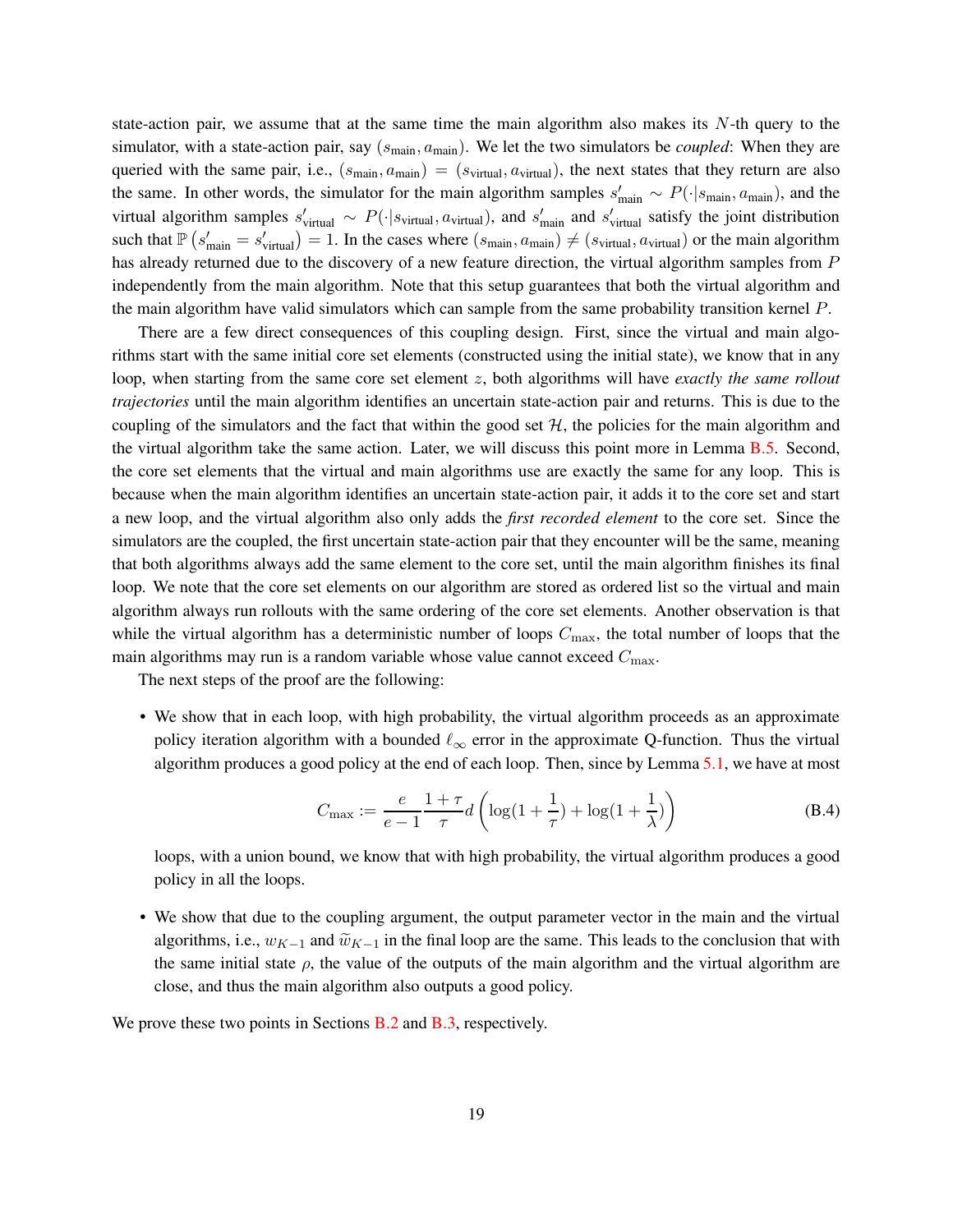#### <span id="page-19-0"></span>B.2 Analysis of the virtual algorithm

Throughout this section, we will consider a fixed loop of the virtual algorithm, say the  $\ell$ -th loop. We assume that at the beginning of this loop, the virtual algorithm has a core set  $C_{\ell}$ . Notice that  $C_{\ell}$  is a random variable that only depends on the randomness of the first  $\ell - 1$  loops. In this section, we will first condition on the randomness of all the first  $\ell - 1$  loops and only consider the randomness of the  $\ell$ -th loop. Thus we will first treat  $\mathcal{C}_{\ell}$  as a deterministic quantity. For simplicity, we write  $\mathcal{C} := \mathcal{C}_{\ell}$ .

Consider the  $k$ -th iteration of a particular loop of the virtual algorithm with core set  $C$ . We would like to bound  $||Q_{k-1} - Q_{\widetilde{\pi}_{k-1}}||_{\infty}$ . First, we have the following lemma for the accuracy of the Q-function for any element in the core set. To simplify notation, in this lemma, we omit the subscript and use  $\pi$  to denote a policy that we run rollout with in an arbitrary iteration of the virtual algorithm.

**Lemma B.1.** *Let*  $\pi$  *be a policy that we run rollout with in an iteration of the virtual algorithm. Then, for any element*  $z \in \mathcal{C}$  *and any*  $\theta > 0$ *, we have with probability at least*  $1 - 2 \exp(-2\theta^2(1 - \gamma)^2 m)$ *,* 

$$
|z_q - Q_\pi(z_s, z_a)| \le \frac{\gamma^{n+1}}{1 - \gamma} + \theta.
$$
 (B.5)

*Proof.* By the definition of  $Q_{\pi}(z_s, z_a)$ :

$$
Q_{\pi}(z_s, z_a) = \mathbb{E}_{s_{t+1} \sim P(\cdot | s_t, a_t), a_{t+1} \sim \pi(\cdot | s_{t+1})} \left[ \sum_{t=0}^{\infty} \gamma^t r(s_t, a_t) \mid s_0 = z_s, a_0 = z_a \right],
$$

and define the n-step truncated Q-function:

$$
Q_{\pi}^{n}(z_{s}, z_{a}) = \mathbb{E}_{s_{t+1} \sim P(\cdot | s_{t}, a_{t}), a_{t+1} \sim \pi(\cdot | s_{t+1})} \left[ \sum_{t=0}^{n} \gamma^{t} r(s_{t}, a_{t}) \mid s_{0} = z_{s}, a_{0} = z_{a} \right].
$$

Then we have  $|Q_{\pi}^n(s, a) - Q_{\pi}(s, a)| \leq \frac{\gamma^{n+1}}{1-\gamma}$ Moreover, the Q-function estimate  $z_q$  is an average of m independent and unbiased estimates of  $Q_{\pi}^n(s, a)$ , which are all bounded in  $[0, 1/(1 - \gamma)]$ . By Hoeffding's inequality we have with probability at least  $1-2\exp(-2\theta^2(1-\gamma)^2m)$ ,  $|z_q - Q_\pi^n(s, a)| \le \theta$ , which completes the proof.  $\Box$ 

By a union bound over the  $|C|$  elements in the core set, we know that

$$
\mathbb{P}\left(\forall z \in \mathcal{C}, |z_q - Q_{\widetilde{\pi}_{k-1}}(z_s, z_a)| \leq \frac{\gamma^{n+1}}{1-\gamma} + \theta\right) \geq 1 - 2C_{\max} \exp(-2\theta^2 (1-\gamma)^2 m). \tag{B.6}
$$

The following lemma provides a bound on  $|Q_{k-1}(s, a) - Q_{\widetilde{\pi}_{k-1}}(s, a)|$ ,  $\forall$   $(s, a)$  such that  $\phi(s, a) \in \mathcal{H}$ .

<span id="page-19-1"></span>Lemma B.2. *Suppose that Assumption [3.3](#page-6-1) holds. Then, with probability at least*

<span id="page-19-3"></span><span id="page-19-2"></span> $1 - 2C_{\text{max}} \exp(-2\theta^2 (1 - \gamma)^2 m),$ 

*for any*  $(s, a)$  *pair such that*  $\phi(s, a) \in \mathcal{H}$ *, we have* 

$$
|\widetilde{Q}_{k-1}(s,a) - Q_{\widetilde{\pi}_{k-1}}(s,a)| \le b\sqrt{\lambda\tau} + \left(\epsilon + \frac{\gamma^{n+1}}{1-\gamma} + \theta\right)\sqrt{\tau C_{\max}} + \epsilon := \eta.
$$
 (B.7)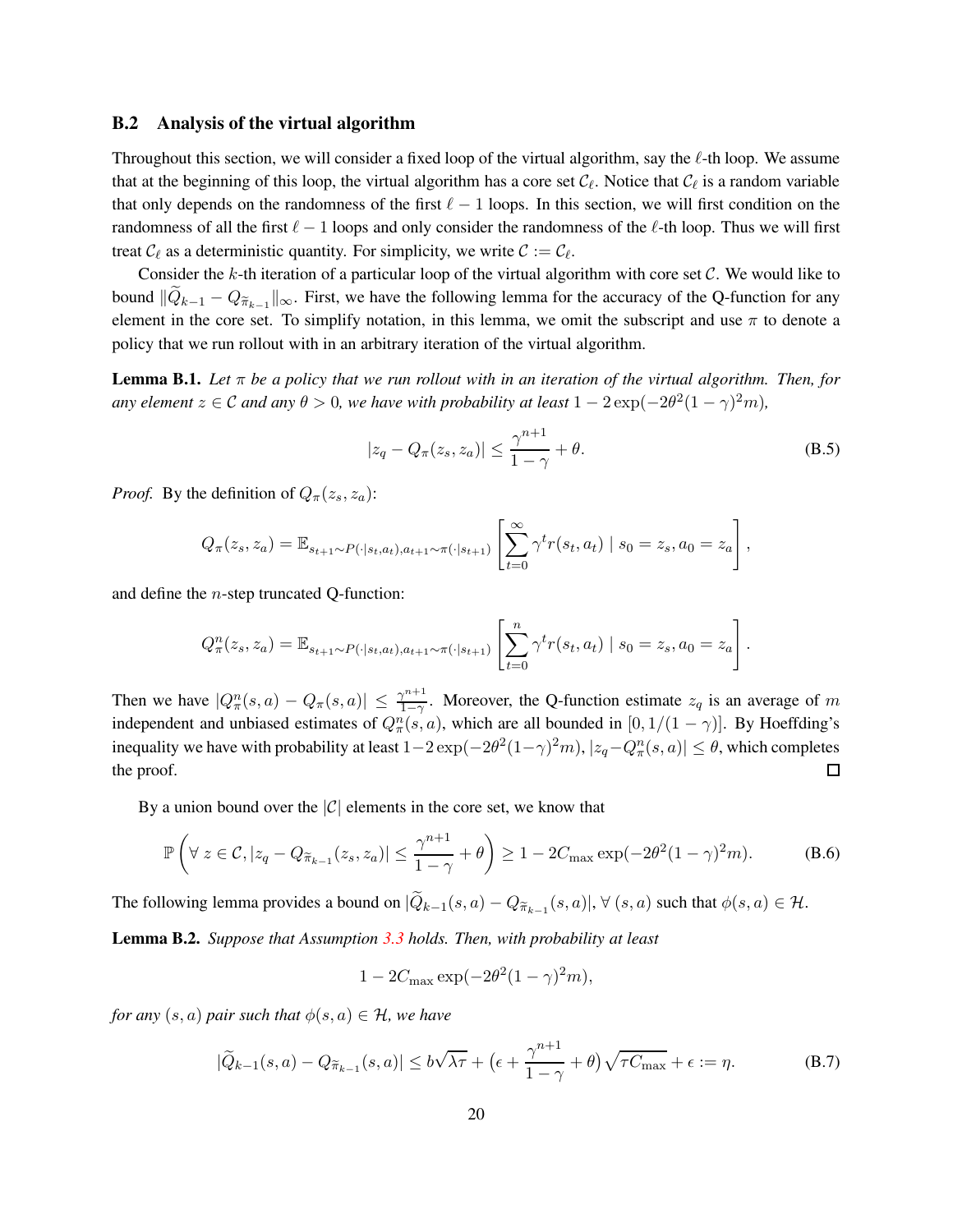We prove this lemma in Appendix [C.](#page-23-0) Since when  $\phi(s, a) \notin \mathcal{H}$ ,  $Q_{k-1}(s, a) = Q_{\widetilde{\pi}_{k-1}}(s, a)$ , we know that  $||Q_{k-1}(s, a)-Q_{\widetilde{\pi}_{k-1}}(s, a)||_{\infty} \leq \eta$ . With another union bound over the K iterations, we know that with probability at least

$$
1 - 2KC_{\text{max}} \exp(-2\theta^2 (1 - \gamma)^2 m),
$$

the virtual algorithm is an approximate policy iteration algorithm with  $\ell_{\infty}$  bound  $\eta$  for the approximation error on the Q-functions. We use the following results for API, which is a direct consequence of the results in [Munos](#page-14-4) [\[2003](#page-14-4)], [Farahmand et al.](#page-13-5) [\[2010\]](#page-13-5), and is also stated in [Lattimore et al.](#page-13-1) [\[2020](#page-13-1)].

<span id="page-20-0"></span>Lemma B.3. *Suppose that we run* K *approximate policy iterations and generate a sequence of policies*  $\pi_0, \pi_1, \ldots, \pi_K$ . Suppose that for every  $k = 1, 2, \ldots, K$ , in the k-th iteration, we obtain a function  $Q_{k-1}$  $\|such\ that,\ \|Q_{k-1} - Q_{\pi_{k-1}}\|_{\infty} \leq \eta$ , and choose  $\pi_k$  to be greedy with respect to  $Q_{k-1}$ . Then

$$
||Q^* - Q_{\pi_K}||_{\infty} \le \frac{2\eta}{1-\gamma} + \frac{\gamma^K}{1-\gamma}
$$

According to Lemma [B.3,](#page-20-0)

$$
||Q^* - Q_{\widetilde{\pi}_{K-2}}||_{\infty} \le \frac{2\eta}{1-\gamma} + \frac{\gamma^{K-2}}{1-\gamma}.
$$
 (B.8)

<span id="page-20-1"></span>.

Then, since  $||Q_{\widetilde{\pi}_{K-2}} - \widetilde{Q}_{K-2}||_{\infty} \leq \eta$ , we know that

$$
||Q^* - \widetilde{Q}_{K-2}||_{\infty} \le \frac{3\eta}{1-\gamma} + \frac{\gamma^{K-2}}{1-\gamma}.
$$
 (B.9)

The following lemma translates the gap in Q-functions to the gap in value.

Lemma B.4. *[\[Singh and Yee](#page-14-16), [1994](#page-14-16)] Let* π *be greedy with respect to a function* Q*. Then for any state* s*,*

$$
V^*(s) - V_{\pi}(s) \le \frac{2}{1 - \gamma} \|Q^* - Q\|_{\infty}.
$$

Since  $\widetilde{\pi}_{K-1}$  is greedy with respect to  $\widetilde{Q}_{K-2}$ , we know that

$$
V^*(\rho) - V_{\widetilde{\pi}_{K-1}}(\rho) \le \frac{6\eta}{(1-\gamma)^2} + \frac{2\gamma^{K-2}}{(1-\gamma)^2}.
$$
 (B.10)

We notice that this result is obtained by conditioning on all the previous  $\ell - 1$  loops and only consider the randomness of the  $\ell$ -th loop. More specifically, given any core set  $C_{\ell}$  at the beginning of the  $\ell$ -th loop, we have

$$
\mathbb{P}\left(V^*(\rho) - V_{\widetilde{\pi}_{K-1}}(\rho) \le \frac{6\eta}{(1-\gamma)^2} + \frac{2\gamma^{K-2}}{(1-\gamma)^2} \mid \mathcal{C}_{\ell}\right) \ge 1 - 2KC_{\max} \exp(-2\theta^2 (1-\gamma)^2 m).
$$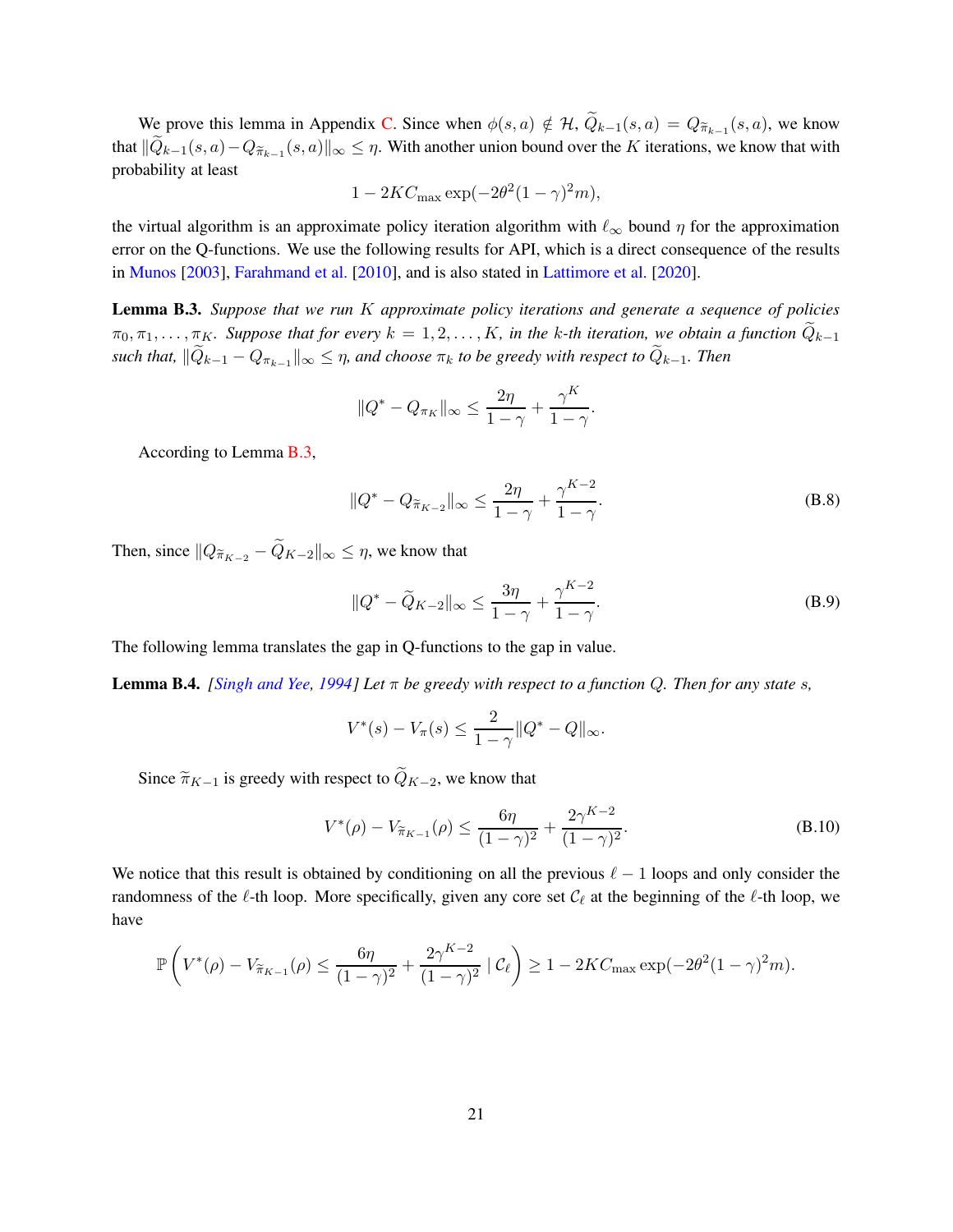By law of total probability we have

$$
\mathbb{P}\left(V^*(\rho) - V_{\widetilde{\pi}_{K-1}}(\rho) \le \frac{6\eta}{(1-\gamma)^2} + \frac{2\gamma^{K-2}}{(1-\gamma)^2}\right)
$$
\n
$$
= \sum_{\mathcal{C}_{\ell}} \mathbb{P}\left(V^*(\rho) - V_{\widetilde{\pi}_{K-1}}(\rho) \le \frac{6\eta}{(1-\gamma)^2} + \frac{2\gamma^{K-2}}{(1-\gamma)^2} \mid \mathcal{C}_{\ell}\right) \mathbb{P}\left(\mathcal{C}_{\ell}\right)
$$
\n
$$
\ge 1 - 2KC_{\max} \exp(-2\theta^2 (1-\gamma)^2 m) \sum_{\mathcal{C}_{\ell}} \mathbb{P}\left(\mathcal{C}_{\ell}\right)
$$
\n
$$
= 1 - 2KC_{\max} \exp(-2\theta^2 (1-\gamma)^2 m).
$$

With another union bound over the  $C_{\text{max}}$  loops of the virtual algorithm, we know that with probability at least

$$
1 - 2KC_{\text{max}}^2 \exp(-2\theta^2 (1 - \gamma)^2 m), \tag{B.11}
$$

<span id="page-21-1"></span>Eq. [\(B.10\)](#page-20-1) holds for all the loops. We call this event  $\mathcal{E}_1$  in the following.

#### B.3 Analysis of the main algorithm

We now move to the analysis of the main algorithm. Throughout this section, when we mention the *final loop*, we mean the final loop of the *main algorithm*, which may not be the final loop of the virtual algorithm. We have the following result.

<span id="page-21-0"></span>Lemma B.5. *In the final loop of the main algorithm, all the rollout trajectories in the virtual algorithm are exactly the same as those in the main algorithm, and therefore*  $w_k = \tilde{w}_k$  *for all*  $1 \leq k \leq K$ *.* 

*Proof.* We notice that since we only consider the final loop, in any iteration, for any state s in all the rollout trajectories in the main algorithm, and all action  $a \in A$ ,  $\phi(s, a) \in \mathcal{H}$ . In the first iteration, since  $\pi_0 = \tilde{\pi}_0$ , and the simulators are coupled, we know that all the rollout trajectories are the same between the main algorithm and the virtual algorithm, and as a result, all the Q-function estimates are the same, and thus  $w_1 = \tilde{w}_1$ . If we have  $w_k = \tilde{w}_k$ , we know that by the definition in [\(B.2\)](#page-17-1), the policies  $\pi_k$  and  $\tilde{\pi}_k$  always take the same action given s if for all  $a \in A$ ,  $\phi(s, a) \in \mathcal{H}$ . Again using the fact that the simulators are coupled, the rollout trajectories by  $\pi_k$  and  $\widetilde{\pi}_k$  are also the same between the main algorithm and the virtual algorithm, and thus  $w_{k+1} = \widetilde{w}_{k+1}$ . and thus  $w_{k+1} = \widetilde{w}_{k+1}$ .

Since  $\|\phi(s, a)\|_2 \leq 1$  for all s, a, we can verify that if we set  $\tau \geq 1$ , then after adding a state-action pair s, a to the core set, then its feature vector  $\phi(s, a)$  stays in the good set H. Recall that in the core set initialization stage of Algorithm [2,](#page-9-0) if for an action  $a \in \mathcal{A}$ ,  $\phi(\rho, a)$  is not in H, we add  $\rho, a$  to C. Thus, after the core set initialization stage, we have  $\phi(\rho, a) \in \mathcal{H}$  for all a. Thus  $\pi_{K-1}(\rho) = \tilde{\pi}_{K-1}(\rho) := a_{\rho}$ . Moreover, according to Lemma [B.2,](#page-19-1) we also know that when  $\mathcal{E}_1$  happens,

<span id="page-21-2"></span>
$$
|V_{\widetilde{\pi}_{K-1}}(\rho) - \widetilde{w}_K^{\top} \phi(\rho, a_{\rho})| = |Q_{\widetilde{\pi}_{K-1}}(\rho, a_{\rho}) - \widetilde{w}_K^{\top} \phi(\rho, a_{\rho})| \le \eta.
$$
 (B.12)

In the following, we bound the difference of the values of the output policy of the main algorithm  $\pi_{K-1}$  and the output policy of the virtual algorithm  $\tilde{\pi}_{K-1}$  in the final loop of the main algorithm, i.e.,  $|V_{\pi_{K-1}}(\rho) -$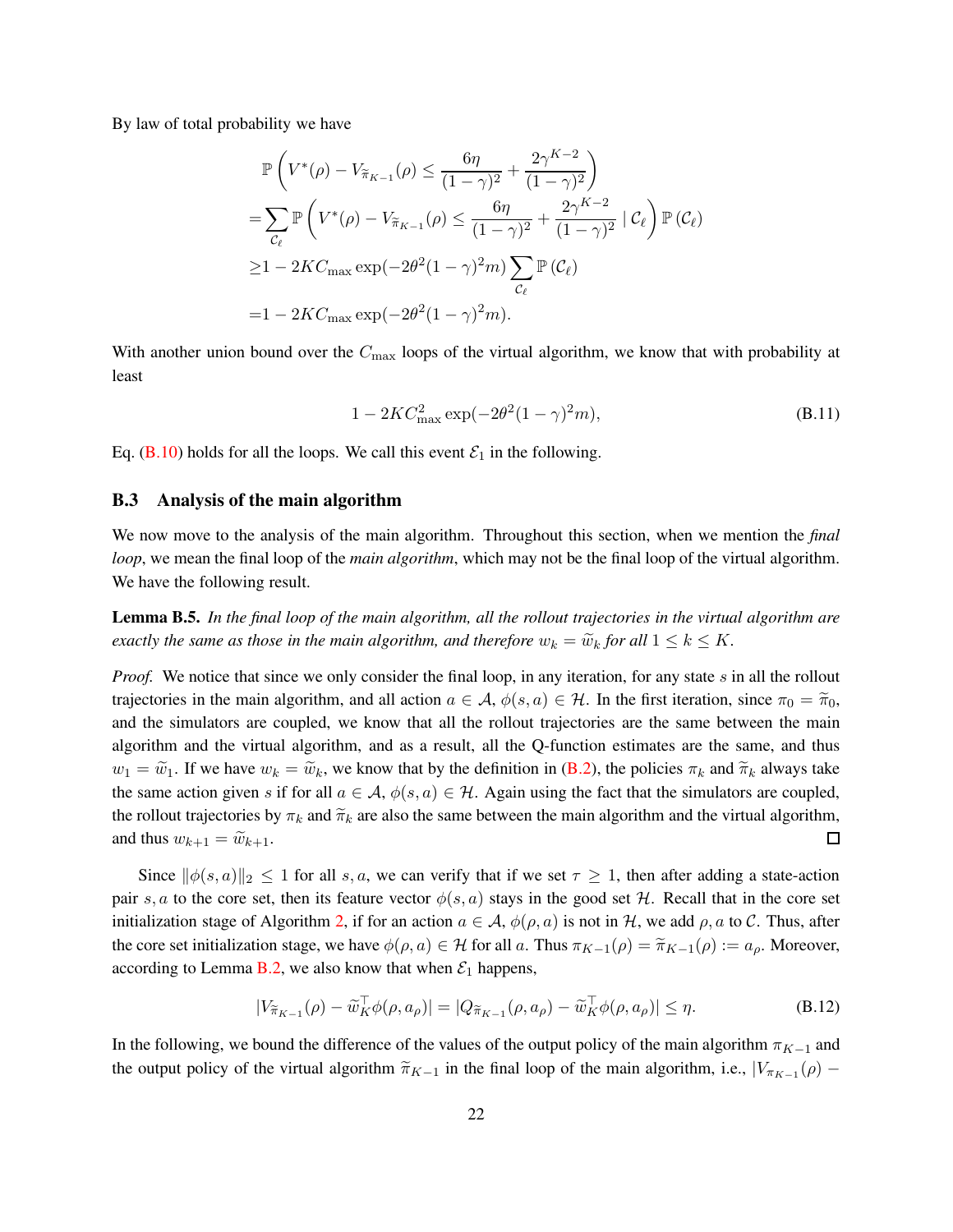$V_{\tilde{\pi}_{K-1}}(\rho)$ . To do this, we use another auxiliary virtual policy iteration algorithm, which we call *virtual*-*2* in the following. Virtual-2 is similar to the virtual policy iteration algorithm in Appendix [B.1.](#page-16-2) The simulator of virtual-2 is coupled with the virtual algorithm, and virtual-2 also uses the same initial policy  $\hat{\pi}_0 := \pi_0$  as the main algorithm. Virtual-2 also uses Monte-Carlo rollouts with the simulator and obtains the estimated Q-function values  $\hat{q}_c$ , and the linear regression coefficients are computed in the same way as [\(B.1\)](#page-17-2), i.e.,  $\widehat{w}_k = (\Phi_C^{\top} \Phi_C + \lambda I)^{-1} \Phi_C^{\top} \widehat{q}_C$ . The virtual-2 algorithm also conducts uncertainty check in the rollout subroutine. Similar to the virtual algorithm, when it identifies an uncertain state-action pair, it records the pair and keeps running the rollout process. At the end of each loop, the virtual-2 algorithm still adds the first recorded element to the core set and discard other recorded elements. The *only difference* is that in virtual-2, we choose the virtual Q-function to be  $Q_{k-1}(s, a) := \hat{w}_k^{\dagger} \phi(s, a)$  for all  $(s, a) \in S \times A$ . Using the same arguments in Appendix [B.2,](#page-19-0) we know that with probability at least  $1 - 2KC_{\text{max}}^2 \exp(-2\theta^2(1-\gamma)^2m)$ , for all the loops and all the policy iteration steps in every loop, we have  $|Q_{k-1}(s, a) - Q_{\widehat{\pi}_{k-1}}(s, a)| \leq \eta$  for all  $(s, a)$  such that  $\phi(s, a) \in \mathcal{H}$ . We call this event  $\mathcal{E}_2$ . Since the simulators of virtual-2 is also coupled with that of the main algorithm, by the same argument as in Lemma [B.5,](#page-21-0) we know that in the last iteration of the final loop of the main algorithm, we have  $\hat{\pi}_{K-1} = \pi_{K-1}$  and  $\hat{w}_K = w_K$ . We also know that when event  $\mathcal{E}_2$ happens, in the last iteration of the all the loops of virtual-2,

<span id="page-22-0"></span>
$$
|V_{\widehat{\pi}_{K-1}}(\rho) - \widehat{w}_K^{\top} \phi(\rho, a_{\rho})| \le \eta.
$$
\n(B.13)

Therefore, when both events  $\mathcal{E}_1$  and  $\mathcal{E}_2$  happen, combining [\(B.12\)](#page-21-2) and [\(B.13\)](#page-22-0), and using the fact that  $\tilde{w}_K$  =  $w_K = \hat{w}_K$ , we know that

$$
|V_{\pi_{K-1}}(\rho) - V_{\tilde{\pi}_{K-1}}(\rho)| = |V_{\tilde{\pi}_{K-1}}(\rho) - V_{\tilde{\pi}_{K-1}}(\rho)|
$$
  
\n
$$
\leq |V_{\tilde{\pi}_{K-1}}(\rho) - \tilde{w}_{K}^{\top}\phi(\rho, a_{\rho})| + |\tilde{w}_{K}^{\top}\phi(\rho, a_{\rho}) - \tilde{w}_{K}^{\top}\phi(\rho, a_{\rho})| + |\tilde{w}_{K}^{\top}\phi(\rho, a_{\rho}) - V_{\tilde{\pi}_{K-1}}(\rho)|
$$
  
\n
$$
\leq \eta + 0 + \eta = 2\eta.
$$

Combining this fact with  $(B.10)$  and using union bound, we know that with probability at least

<span id="page-22-2"></span><span id="page-22-1"></span>
$$
1 - 4KC_{\text{max}}^2 \exp(-2\theta^2 (1 - \gamma)^2 m), \tag{B.14}
$$

with  $C_{\text{max}}$  defined as in [\(B.4\)](#page-18-0), we have

$$
V^*(\rho) - V_{\pi_{K-1}}(\rho) \le \frac{8\eta}{(1-\gamma)^2} + \frac{2\gamma^{K-2}}{(1-\gamma)^2}.
$$
 (B.15)

Finally, we choose the appropriate parameters. Note that we would like to ensure that the success probability in Eq. [\(B.14\)](#page-22-1) is at least  $1 - \delta$  and at the same time, the sub-optimality (right hand side of Eq. [\(B.15\)](#page-22-2)) to be as small as possible. Suppose that Assumption [3.2](#page-6-0) holds, i.e,  $\epsilon = 0$  in [\(B.7\)](#page-19-2). It can be verified that by choosing  $\tau = 1$ ,  $\lambda = \frac{\kappa^2 (1 - \gamma)^4}{1024h^2}$  $\frac{2(1-\gamma)^4}{1024b^2}$ ,  $n = \frac{3}{1-\gamma}$  $\frac{3}{1-\gamma}\log\left(\frac{4(1+\log(1+\lambda^{-1})d)}{\kappa(1-\gamma)}\right)$  $\frac{\log(1+\lambda^{-1})d)}{\kappa(1-\gamma)}$ ),  $\theta = \frac{\kappa(1-\gamma)^2}{64\sqrt{d(1+\log(1+\lambda^{-1}))}},$  $K = 2 + \frac{2}{1-\gamma} \log(\frac{3}{\kappa(1-\gamma)}), m = 4096 \frac{d(1+\log(1+\lambda^{-1}))}{\kappa^2(1-\gamma)^6}$  $\frac{\log(1+\lambda^{-1})}{\kappa^2(1-\gamma)^6} \log(\frac{8Kd(1+\log(1+\lambda^{-1}))}{\delta})$  $\frac{g(1+\lambda)}{\delta}$ , we can ensure that the error probability is at most  $1 - \delta$  and  $V^*(\rho) - V_{\pi_{K-1}}(\rho) \leq \kappa$ . Suppose that Assumption [3.3](#page-6-1) holds. It can be verified that by choosing  $\tau = 1$ ,  $\lambda = \frac{\epsilon^2 d}{h^2}$  $\frac{e^{2}d}{b^{2}}, n = \frac{1}{1-a}$  $\frac{1}{1-\gamma}$  log( $\frac{1}{\epsilon(1-\gamma)}$ ), θ = ε, K = 2 +  $\frac{1}{1-\gamma}$  log( $\frac{1}{\epsilon\sqrt{\gamma}}$  $\frac{1}{\epsilon \sqrt{d}}\Big),$  $m = \frac{1}{e^{2(1 - 1)}}$  $\frac{1}{\epsilon^2(1-\gamma)^2} \log(\frac{8Kd(1+\log(1+\lambda^{-1}))}{\delta})$  $\frac{g(1+\lambda^{-1})}{\delta}$ , we can ensure that with probability at least  $1-\delta$ ,

$$
V^*(\rho) - V_{\pi_{K-1}}(\rho) \le \frac{74\epsilon\sqrt{d}}{(1-\gamma)^2}(1+\log(1+\lambda^{-1})).
$$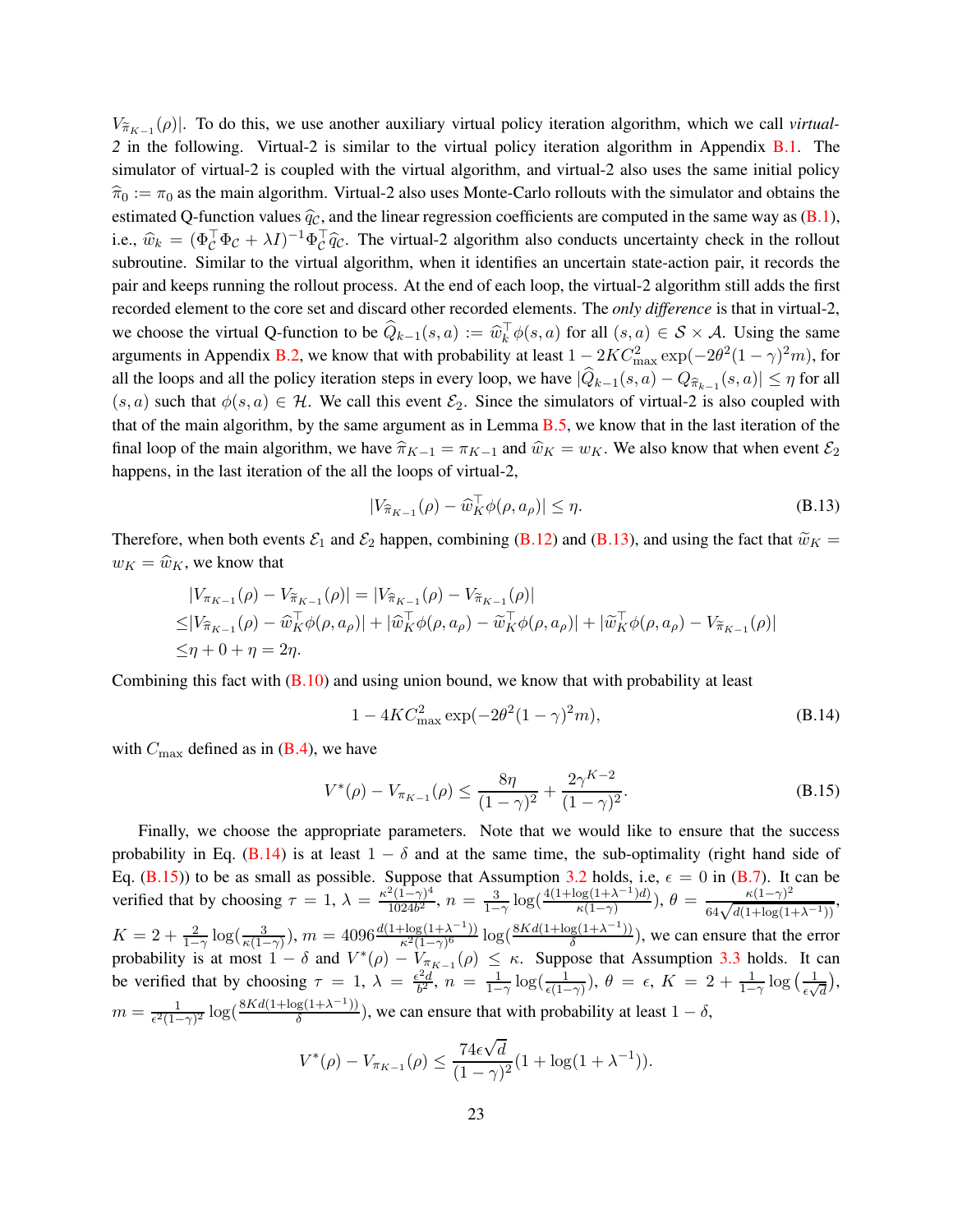## <span id="page-23-0"></span>C Proof of Lemma [B.2](#page-19-1)

To simplify notation, we write  $\pi := \tilde{\pi}_{k-1}, Q(\cdot, \cdot) := Q_{k-1}(\cdot, \cdot)$ , and  $\tilde{w} = \tilde{w}_k$  in this proof. According to Eq. [\(B.6\)](#page-19-3), with probability at least  $1 - 2C_{\text{max}} \exp(-2\theta^2 (1 - \gamma)^2 m)$ ,

$$
|z_q - Q_\pi(z_s, z_a)| \le \frac{\gamma^{n+1}}{1 - \gamma} + \theta
$$

holds for all  $z \in \mathcal{C}$ . We condition on this event in the following derivation. Suppose that Assumption [3.3](#page-6-1) holds. We know that there exists  $w_{\pi} \in \mathbb{R}^d$  with  $||w_{\pi}||_2 \le b$  such that for any  $s, a$ ,

$$
|Q_{\pi}(s, a) - w_{\pi}^{\top} \phi(s, a)| \le \epsilon.
$$

Let  $\xi := \tilde{q}_{\mathcal{C}} - \Phi_{\mathcal{C}} w_{\pi}$ . Then we have

<span id="page-23-3"></span><span id="page-23-1"></span>
$$
\|\xi\|_{\infty} \le \epsilon + \frac{\gamma^{n+1}}{1-\gamma} + \theta. \tag{C.1}
$$

Suppose that for a state-action pair s, a, the feature vector  $\phi := \phi(s, a) \in \mathcal{H}$ , with H defined in Definition [4.1.](#page-6-3) Then we have

$$
|\widetilde{Q}(s,a) - Q_{\pi}(s,a)| \leq |\phi^{\top}\widetilde{w} - \phi^{\top}w_{\pi}| + \epsilon
$$
  
\n
$$
= |\phi^{\top}(\Phi_{\mathcal{C}}^{\top}\Phi_{\mathcal{C}} + \lambda I)^{-1}\Phi_{\mathcal{C}}^{\top}(\Phi_{\mathcal{C}}w_{\pi} + \xi) - \phi^{\top}w_{\pi}| + \epsilon
$$
  
\n
$$
\leq \underbrace{|\phi^{\top}(I - (\Phi_{\mathcal{C}}^{\top}\Phi_{\mathcal{C}} + \lambda I)^{-1}\Phi_{\mathcal{C}}^{\top}\Phi_{\mathcal{C}})w_{\pi}|}_{E_1} + \underbrace{|\phi^{\top}(\Phi_{\mathcal{C}}^{\top}\Phi_{\mathcal{C}} + \lambda I)^{-1}\Phi_{\mathcal{C}}^{\top}\xi|}_{E_2} + \epsilon.
$$
 (C.2)

We then bound  $E_1$  and  $E_2$  in [\(C.2\)](#page-23-1). Similar to Appendix [A,](#page-15-5) let  $\Phi_C^{\dagger} \Phi_C + \lambda I := V \Lambda V^{\dagger}$  be the eigendecomposition of  $\Phi_C^{\perp} \Phi_C + \lambda I$  with  $\Lambda = \text{diag}(\lambda_1, \dots, \lambda_d)$  and V being an orthonormal matrix. Notice that for all  $i, \lambda_i \geq \lambda$ . Let  $\alpha = V^{\top} \phi$ . Then for  $E_1$ , we have

$$
E_1 = |\phi^\top V (I - \Lambda^{-1} (\Lambda - \lambda I)) V^\top w_\pi| = \lambda |\phi^\top V \Lambda^{-1} V^\top w_\pi|
$$
  
\n
$$
\leq \lambda b \|\alpha^\top \Lambda^{-1}\|_2 = \lambda b \sqrt{\sum_{i=1}^d \frac{\alpha_i^2}{\lambda_i^2}}
$$
  
\n
$$
\leq b \sqrt{\lambda} \sqrt{\sum_{i=1}^d \frac{\alpha_i^2}{\lambda_i}},
$$
\n(C.3)

where for the first inequality we use Cauchy-Schwarz inequality and the assumption that  $||w_{\pi_{k-1}}||_2 \leq b$ , and for the second inequality we use the fact that  $\lambda_i \geq \lambda$ . On the other hand, since we know that  $\phi \in \mathcal{H}$ , we know that  $\alpha^{\top} \Lambda^{-1} \alpha \leq \tau$ , i.e.,  $\sum_{i=1}^{d} \alpha_i^2 \lambda_i^{-1} \leq \tau$ . Combining this fact with [\(C.3\)](#page-23-2), we obtain

<span id="page-23-4"></span><span id="page-23-2"></span>
$$
E_1 \le b\sqrt{\lambda \tau}.\tag{C.4}
$$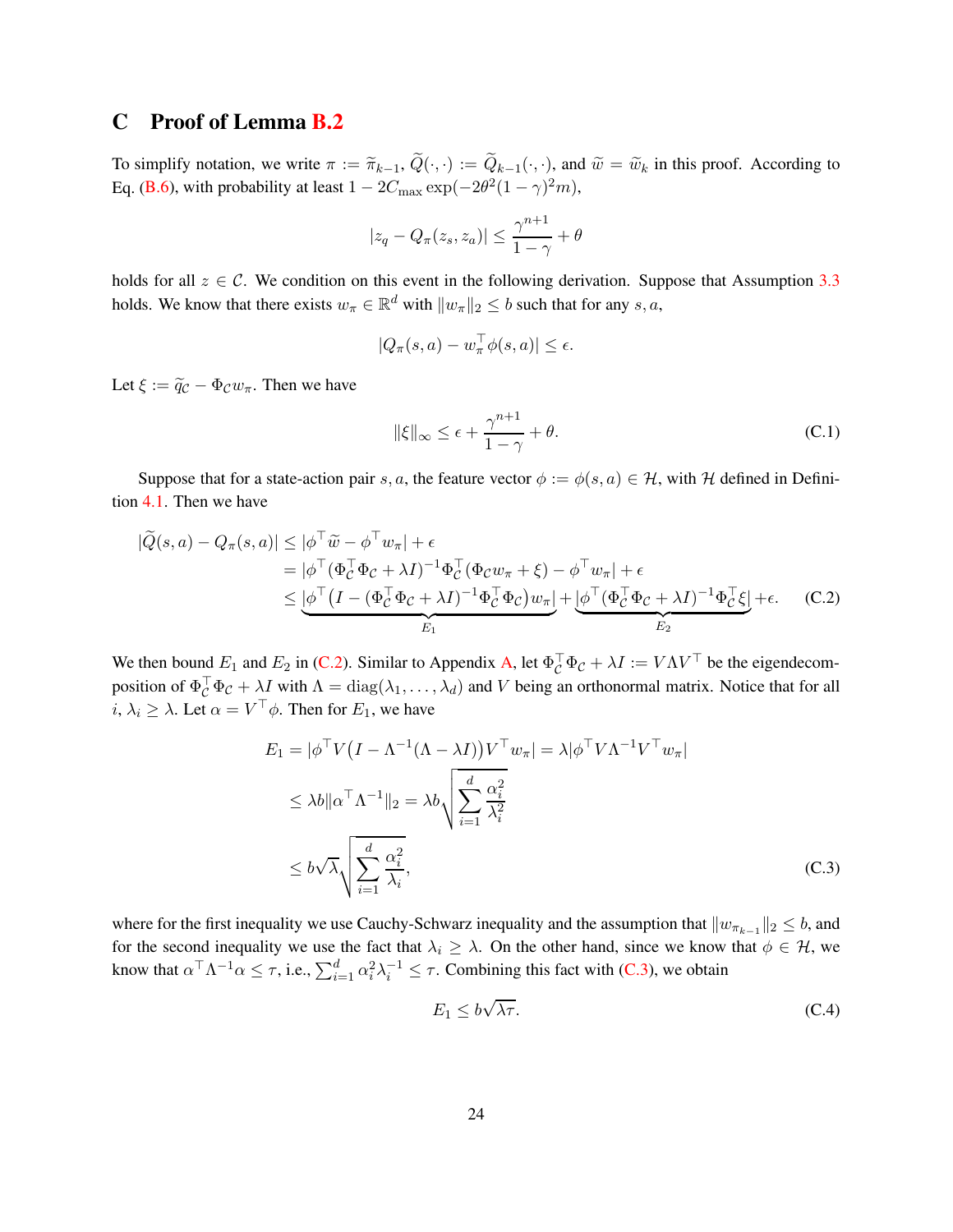We now bound  $E_2$ . According to Hölder's inequality, we have

<span id="page-24-1"></span>
$$
E_2 \le ||\phi^\top (\Phi_C^\top \Phi_C + \lambda I)^{-1} \Phi_C^\top ||_1 ||\xi||_\infty
$$
  
\n
$$
\le ||\phi^\top (\Phi_C^\top \Phi_C + \lambda I)^{-1} \Phi_C^\top ||_2 ||\xi||_\infty \sqrt{|C|}
$$
  
\n
$$
= (\phi^\top (\Phi_C^\top \Phi_C + \lambda I)^{-1} \Phi_C^\top \Phi_C (\Phi_C^\top \Phi_C + \lambda I)^{-1} \phi)^{1/2} ||\xi||_\infty \sqrt{|C|}
$$
  
\n
$$
= (\alpha^\top \Lambda^{-1} (\Lambda - \lambda I) \Lambda^{-1} \alpha)^{1/2} ||\xi||_\infty \sqrt{|C|}
$$
  
\n
$$
= \sqrt{\sum_{i=1}^d \alpha_i^2 \frac{\lambda_i - \lambda}{\lambda_i^2} ||\xi||_\infty \sqrt{|C|}}
$$
  
\n
$$
\le (\epsilon + \frac{\gamma^{n+1}}{1 - \gamma} + \theta) \sqrt{\tau C_{\text{max}}},
$$
 (C.5)

where in the last inequality we use the facts that  $\sum_{i=1}^{d} \alpha_i^2 \lambda_i^{-1} \leq \tau$ , Eq. [\(C.1\)](#page-23-3), and Lemma [5.1.](#page-11-0) We can then complete the proof by combining  $(C.4)$  and  $(C.5)$ .

# <span id="page-24-0"></span>D Proof of Theorem [5.2](#page-9-1)

First, we state a general result in Szepesvári [\[2021\]](#page-14-15) on POLITEX. Notice that in this result, we consider an arbitrary sequence of approximate Q-functions  $Q_k$ ,  $k = 0, \ldots, K - 1$ , which do not have to take the form of [\(4.3\)](#page-8-3).

<span id="page-24-2"></span>**Lemma D.1** (Szepesvári [\[2021\]](#page-14-15)). *Given an initial policy*  $\pi_0$  *and a sequence of functions*  $Q_k : S \times A \mapsto$  $[0,(1-\gamma)^{-1}]$ ,  $k=0,\ldots,K-1$ , construct a sequence of policies  $\pi_1,\ldots,\pi_{K-1}$  according to [\(4.4\)](#page-8-4) with  $\alpha = (1 - \gamma) \sqrt{\frac{2 \log(|\mathcal{A}|)}{K}}$ , then, for any  $s \in \mathcal{S}$ , the mixture policy  $\overline{\pi}_K$  satisfies

$$
V^*(s) - V_{\overline{\pi}_K}(s) \le \frac{1}{(1 - \gamma)^2} \sqrt{\frac{2 \log(|\mathcal{A}|)}{K}} + \frac{2 \max_{0 \le k \le K-1} ||Q_k - Q_{\pi_k}||_{\infty}}{1 - \gamma}.
$$

We then consider a virtual POLITEX algorithm. Similar to the vanilla policy iteration algorithm, in the virtual POLITEX algorithm, we begin with  $\tilde{\pi}_0 := \pi_0$ . In the k-th iteration, we run Monte Carlo rollout with policy  $\widetilde{\pi}_{k-1}$ , and obtain the estimates of the Q-function values  $\widetilde{q}_C$ . We then compute the weight vector

<span id="page-24-3"></span>
$$
\widetilde{w}_k = (\Phi_{\mathcal{C}}^\top \Phi_{\mathcal{C}} + \lambda I)^{-1} \Phi_{\mathcal{C}}^\top \widetilde{q}_{\mathcal{C}},
$$

and according to Lemma [B.2,](#page-19-1) for any  $\theta > 0$ , with probability at least  $1 - 2C_{\text{max}} \exp(-2\theta^2(1-\gamma)^2m)$ , for all  $(s, a)$  such that  $\phi(s, a) \in \mathcal{H}$ ,

$$
|\widetilde{w}_k^{\top} \phi(s, a) - Q_{\widetilde{\pi}_{k-1}}(s, a)| \le b\sqrt{\lambda \tau} + \left(\epsilon + \frac{\gamma^{n+1}}{1 - \gamma} + \theta\right)\sqrt{\tau C_{\max}} + \epsilon := \eta.
$$
 (D.1)

Then we define the virtual Q-function as

$$
\widetilde{Q}_{k-1}(s,a) := \begin{cases} \Pi_{[0,(1-\gamma)^{-1}]}(\widetilde{w}_k^{\top} \phi(s,a)), & \phi(s,a) \in \mathcal{H}, \\ Q_{\widetilde{\pi}_{k-1}}(s,a), & \phi(s,a) \notin \mathcal{H}, \end{cases}
$$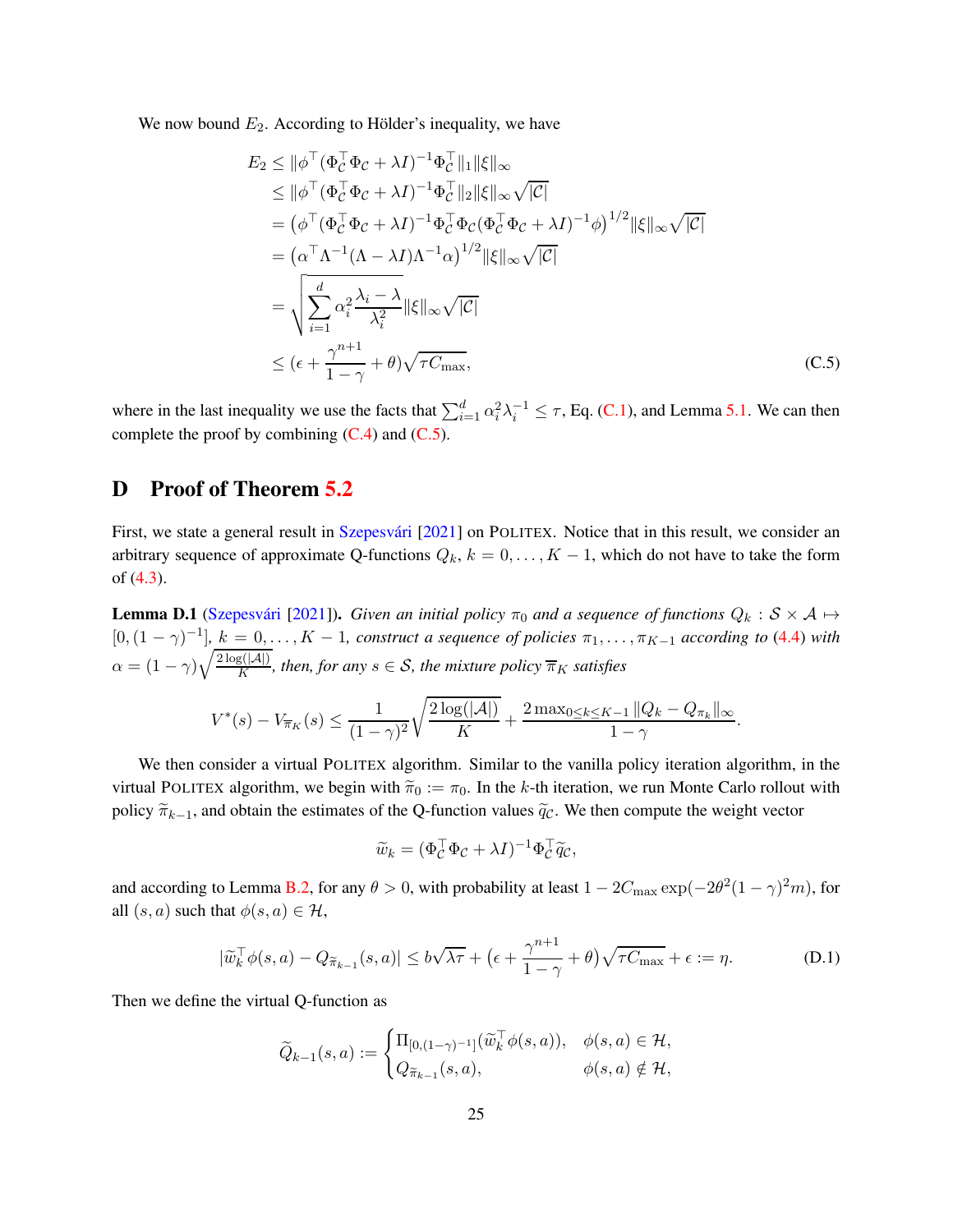assuming we have access to the true Q-function  $Q_{\widetilde{\pi}_{k-1}}(s, a)$  when  $\phi(s, a) \notin \mathcal{H}$ . We let the policy of the  $(k + 1)$ -th iteration  $\widetilde{\pi}_k$  be

$$
\widetilde{\pi}_k(a|s) \propto \exp\left(\alpha \sum_{j=1}^{k-1} \widetilde{Q}_{k-1}(s, a)\right).
$$
 (D.2)

Since we always have  $Q_{\widetilde{\pi}_{k-1}}(s, a) \in [0, (1 - \gamma)^{-1}]$ , the clipping at 0 and  $(1 - \gamma)^{-1}$  can only improve the accuracy of the estimation of the Q-function. Therefore, we know that with probability at least 1 −  $2C_{\max}\exp(-2\theta^2(1-\gamma)^2m)$ , we have  $\|\widetilde{Q}_{k-1}-Q_{\widetilde{\pi}_{k-1}}\|_\infty\leq\eta$ . Then, by taking a union bound over the  $K$  it-erations and using the result in Lemma [D.1,](#page-24-2) we know that with probability at least  $1-2KC_{\text{max}} \exp(-2\theta^2(1-\theta^2))$  $\gamma$ <sup>2</sup>*m*), for any *s*  $\in$  *S*, the virtual POLITEX algorithm satisfies

$$
V^*(s) - V_{\overline{\pi}_K}(s) \le \frac{1}{(1-\gamma)^2} \sqrt{\frac{2\log(|\mathcal{A}|)}{K}} + \frac{2\eta}{1-\gamma},
$$
 (D.3)

where  $\overline{\tilde{\pi}}_K$  is the mixture policy of  $\tilde{\pi}_0, \ldots, \tilde{\pi}_{K-1}$ . Using another union bound over the  $C_{\text{max}}$  loops, we know that with probability at least  $1 - 2KC_{\text{max}}^2 \exp(-2\theta^2(1-\gamma)^2m)$ , [\(D.3\)](#page-25-0) holds for all the loops. We call this event  $\mathcal{E}_1$  in the following.

We then consider the virtual-2 POLITEX algorithm. Similar to LSPI, the virtual-2 algorithm begins with  $\hat{\pi}_0 := \pi_0$ . In the k-th iteration, we run Monte Carlo rollout with policy  $\hat{\pi}_{k-1}$ , and obtain the estimates of the Q-function values  $\hat{q}_c$ . We then compute the weight vector

<span id="page-25-1"></span><span id="page-25-0"></span>
$$
\widehat{w}_k = (\Phi_C^\top \Phi_C + \lambda I)^{-1} \Phi_C^\top \widehat{q}_C,
$$

and according to Lemma [B.2,](#page-19-1) for any  $\theta > 0$ , with probability at least  $1 - 2C_{\text{max}} \exp(-2\theta^2(1-\gamma)^2m)$ , for all  $(s, a)$  such that  $\phi(s, a) \in \mathcal{H}$ ,

$$
|\widehat{w}_k^{\top} \phi(s, a) - Q_{\widehat{\pi}_{k-1}}(s, a)| \le \eta,
$$
\n(D.4)

where  $\eta$  is defined as in [\(D.1\)](#page-24-3). We also note that in the rollout process of the virtual-2 algorithm, we do not conduct the uncertainty check, i.e., we do not check whether the features are in the good set  $H$ . By union bound, we know that with probability at least  $1 - 2KC_{\text{max}}^2 \exp(-2\theta^2(1-\gamma)^2m)$ , [\(D.4\)](#page-25-1) holds for all the K iterations of all the  $C_{\text{max}}$  loops. We call this event  $\mathcal{E}_2$  in the following. In the virtual-2 algorithm, we define the approximate Q-function in the same way as the main algorithm, i.e., we define

$$
\widehat{Q}_{k-1}(s,a) := \Pi_{[0,(1-\gamma)^{-1}]}(\widehat{w}_k^{\top} \phi(s,a)),
$$

and we let the policy of the  $(k + 1)$ -th iteration be

$$
\widehat{\pi}_k(a|s) \propto \exp\left(\alpha \sum_{j=1}^{k-1} \widehat{Q}_{k-1}(s, a)\right).
$$
 (D.5)

We still let the simulators of all the algorithms be *coupled* in the same way described as in Appendix **B**.1. In addition, we also let the agent in the main algorithm be *coupled* with the virtual and virtual-2 algorithm.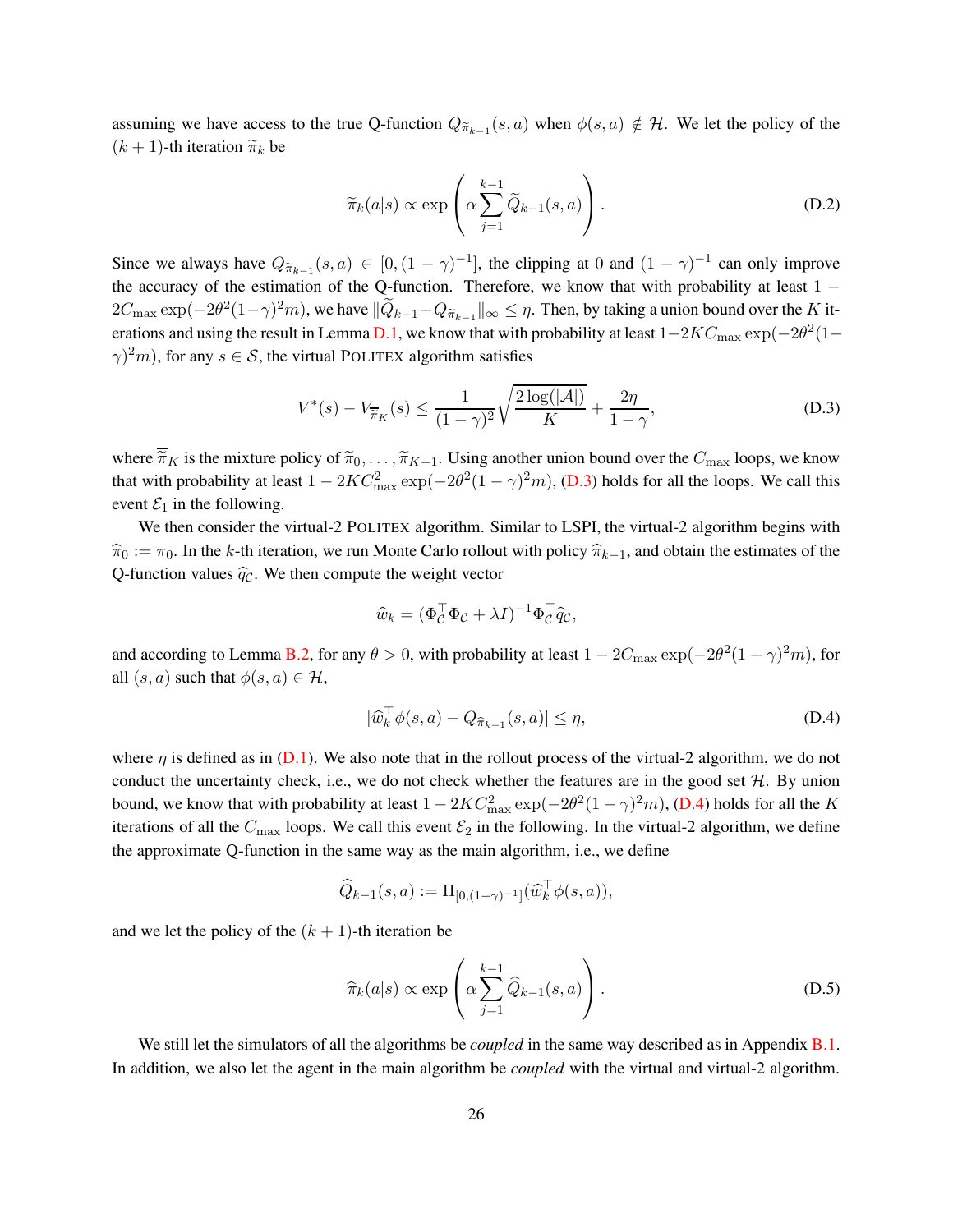Take the main algorithm and the virtual algorithm as an example. Recall that in the  $k$ -th iteration of a particular loop, the main algorithm and the virtual algorithm use rollout policies  $\pi_{k-1}$  and  $\widetilde{\pi}_{k-1}$ , respectively. In the CONFIDENTROLLOUT subroutine, the agent needs to sample actions according to the policies given a state. Suppose that in the  $N$ -th time that the agent needs to take an action, the main algorithm is at state  $s_{\text{main}}$  and the virtual algorithm is at state  $s_{\text{virtual}}$ . If the two states are the same, i.e.,  $s_{\text{main}} = s_{\text{virtual}}$  and two distributions of actions given this state are also the same, i.e.,  $\pi_{k-1}(\cdot|s_{\text{main}}) = \tilde{\pi}_{k-1}(\cdot|s_{\text{virtual}})$ , then the actions that the agent samples in the main algorithm and the virtual algorithm are also the same. This means that the main algorithm samples  $a_{\text{main}} \sim \pi_{k-1}(\cdot|s_{\text{main}})$  and the virtual algorithm samples  $a_{\text{virtual}} \sim$  $\pi_{k-1}(\cdot|s_{\text{virtual}})$ , and with probability 1,  $a_{\text{main}} = a_{\text{virtual}}$ . Otherwise, when  $s_{\text{main}} \neq s_{\text{virtual}}$  or  $\pi_{k-1}(\cdot|s_{\text{main}}) \neq$  $\widetilde{\pi}_{k-1}(\cdot|s_{\text{virtual}})$ , the main algorithm and the virtual algorithm samples a new action independently. The main algorithm and the virtual-2 algorithm are coupled in the same way. We note that using the same argument as in Lemma [B.5,](#page-21-0) for the *final loop* of the main algorithm, all the rollout trajectories of the main, virtual, and virtual-2 algorithms are the same, which implies that  $w_k = \tilde{w}_k = \hat{w}_k$  for all  $1 \le k \le K$ . This also implies that in the final loop of the main algorithm, all the policies in the  $K$  iterations are the same between the main and the virtual-2 algorithm, i.e.,  $\pi_k = \hat{\pi}_k$ ,  $0 \le k \le K - 1$ . Moreover, for any state s such that  $\phi(s, a) \in \mathcal{H}$ for all  $a \in \mathcal{A}$ , we have  $\pi_k(\cdot|s) = \tilde{\pi}(\cdot|s) = \hat{\pi}_k(\cdot|s)$ . Since the initial state  $\rho$  satisfies the condition that  $\phi(\rho, a) \in \mathcal{H}$  for all  $a \in \mathcal{A}$ , we have  $\pi_k(\cdot | \rho) = \tilde{\pi}(\cdot | \rho) = \hat{\pi}_k(\cdot | \rho)$ .

Let  $\overline{\hat{\pi}}_K$  be the policy that is uniformly chosen from  $\hat{\pi}_0, \dots, \hat{\pi}_{K-1}$  in the virtual-2 algorithm in the final loop of the main algorithm, and  $\overline{\pi}_K$  be the policy that is uniformly chosen from  $\pi_0, \ldots, \pi_{K-1}$  in the final loop of the main algorithm. Then we have

<span id="page-26-1"></span><span id="page-26-0"></span>
$$
|V_{\overline{\pi}_K}(\rho) - V_{\overline{\pi}_K}(\rho)| = \left| \frac{1}{K} \sum_{k=0}^{K-1} (V_{\hat{\pi}_k}(\rho) - V_{\pi_k}(\rho)) \right| = 0,
$$
 (D.6)

and when events  $\mathcal{E}_1$  and  $\mathcal{E}_2$  happen,

$$
\begin{split}\n&\left|V_{\overline{\pi}_{K}}(\rho)-V_{\overline{\pi}_{K}}(\rho)\right| \\
&\leq \frac{1}{K} \sum_{k=0}^{K-1} |V_{\widehat{\pi}_{k}}(\rho)-V_{\widehat{\pi}_{k}}(\rho)| \\
&= \frac{1}{K} \sum_{k=0}^{K-1} \left| \sum_{a \in \mathcal{A}} (\widehat{\pi}_{k}(a|\rho)Q_{\widehat{\pi}_{k}}(\rho,a)-\widetilde{\pi}_{k}(a|\rho)Q_{\widetilde{\pi}_{k}}(\rho,a)) \right| \\
&\leq \frac{1}{K} \sum_{k=0}^{K-1} \sum_{a \in \mathcal{A}} \pi_{k}(a|\rho) |Q_{\widehat{\pi}_{k}}(\rho,a)-Q_{\widetilde{\pi}_{k}}(\rho,a)| \\
&\leq \frac{1}{K} \sum_{k=0}^{K-1} \sum_{a \in \mathcal{A}} \pi_{k}(a|\rho) |Q_{\widehat{\pi}_{k}}(\rho,a)-\widehat{w}_{k}^{\top}\phi(\rho,a)+\widehat{w}_{k}^{\top}\phi(\rho,a)-\widetilde{w}_{k}^{\top}\phi(\rho,a)+\widetilde{w}_{k}^{\top}\phi(\rho,a)-Q_{\widetilde{\pi}_{k}}(\rho,a)| \\
&\leq \frac{1}{K} \sum_{k=0}^{K-1} \sum_{a \in \mathcal{A}} \pi_{k}(a|\rho) \left( |Q_{\widehat{\pi}_{k}}(\rho,a)-\widehat{w}_{k}^{\top}\phi(\rho,a)| + |\widehat{w}_{k}^{\top}\phi(\rho,a)-\widetilde{w}_{k}^{\top}\phi(\rho,a)| + |\widetilde{w}_{k}^{\top}\phi(\rho,a)-Q_{\widetilde{\pi}_{k}}(\rho,a)| \right) \\
&\leq \frac{1}{K} \sum_{k=0}^{K-1} \sum_{a \in \mathcal{A}} \pi_{k}(a|\rho)(\eta+0+\eta) = 2\eta.\n\end{split} \tag{D.7}
$$